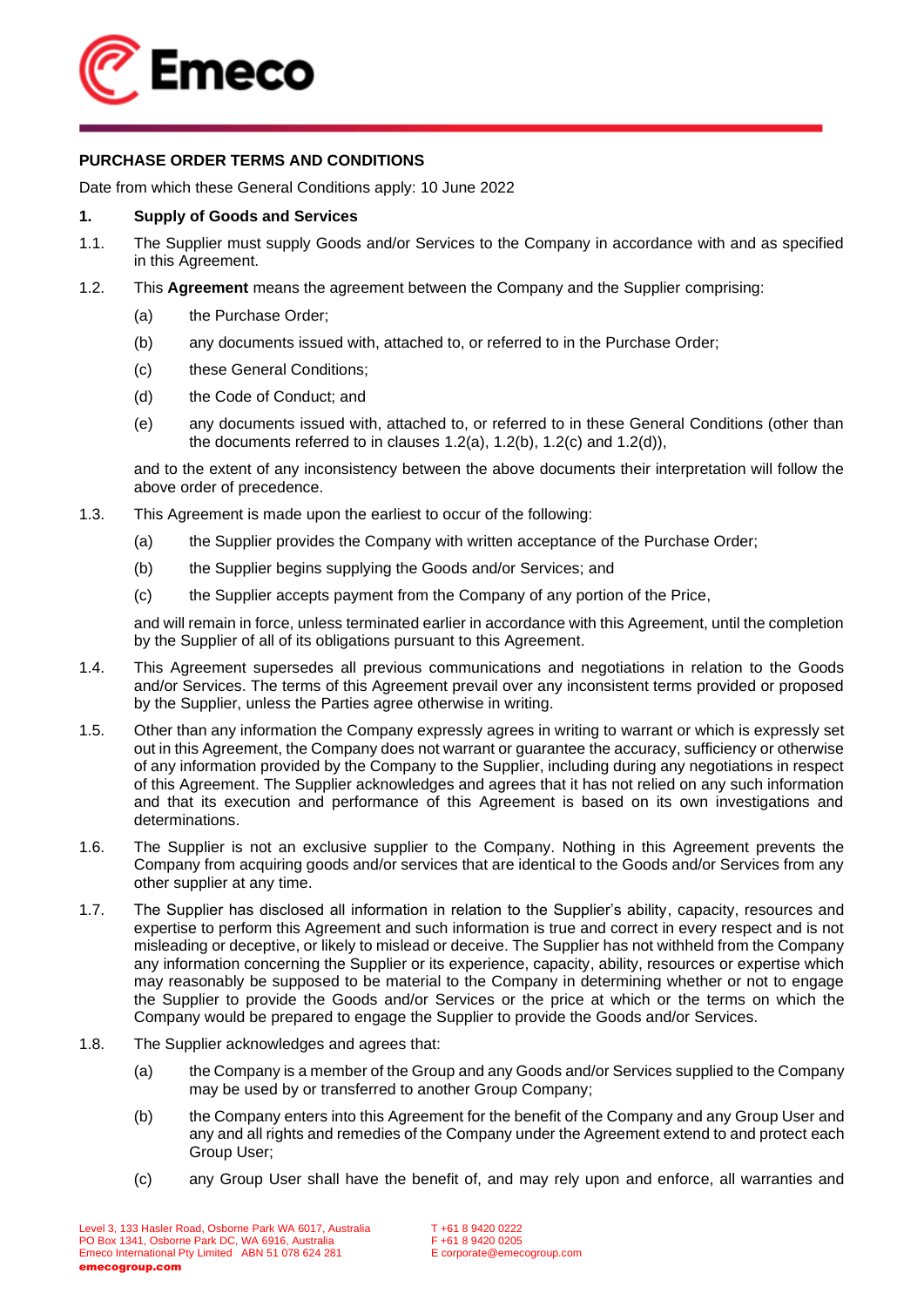representations under this Agreement in relation to the Goods and/or Services;

- (d) the Company may at any time assign, novate or sub-contract any or all of its rights and obligations under this Agreement including to another Group Company;
- (e) every exemption, limitation, defence, immunity, indemnity or other benefit contained in this Agreement to which the Company is entitled will also be held by the Company to the benefit of, and will extend to protect, each Group Company and each of the Group Company's Personnel; and
- (f) any right or remedy of a Group Company under this Agreement may be enforced by the Company on the Group Company's behalf.

### **2. Conditions as to quality and description of Goods**

- 2.1. The Goods must match the description and specifications (including any performance criteria) in this Agreement. If the Supplier gave the Company a sample of the would-be Goods before or at the time this Agreement was made, the Goods supplied must correspond with the sample in addition to matching the description in the Agreement, unless the Company has rejected the sample.
- 2.2. The Goods must comply with any relevant standards as would ordinarily be applied by a principal in the circumstances (including ISO standards and the standards of the Standards Association of Australia) and any other standards specified in the Purchase Order. To the extent of any inconsistency between the two, the latter prevail.
- 2.3. The Goods must be fit for the purposes for which goods of that or similar kind are commonly supplied or used and for any other purposes specified in or that could reasonably be inferred from the Purchase Order. To the extent of any inconsistency, the purpose specified in the Purchase Order will prevail.
- 2.4. The Goods must be new (unless specified otherwise in the Purchase Order) and comply with all applicable statutory and regulatory requirements.
- 2.5. The Goods must be of merchantable quality, safe to operate or use and be free form defects in design, material and workmanship.
- 2.6. The Goods must be clearly marked, including with any identification marks specified in this Agreement. These identification marks must also be shown on drawings and on dispatch and shop lists.
- 2.7. Any computer software or hardware supplied in connection with the Goods must operate properly and be fit for purpose and in accordance with any specifications that may be set out in this Agreement. Any upgrades or updates to computer software supplied in connection with the Goods must be made available to Company.
- 2.8. The Goods must have a life expectancy commensurate with what would be expected of similar goods provided for a similar purpose.
- 2.9. To the extent that any Goods are (or any part of the Goods is) sourced from and subject to any thirdparty warranties, the Supplier must, at its cost, do all things required to obtain such warranties and will assign the benefit of any unexpired warranties to the Company or, if so requested by the Company, to any Group User.
- 2.10. To the extent that any Goods are (or any part of the Goods is) manufactured by the Supplier, the Supplier warrants that:
	- (a) the Good/s are manufactured by appropriately qualified and trained Personnel in accordance with Good Industry Practice; and
	- (b) it will take reasonable steps to provide spare parts and repair facilities for a reasonable time after the Company obtains title in the Goods.

#### **3. Conditions as to quality of Services**

- 3.1. The Services must match the description and be of sufficient quality to achieve any stated purpose (including any performance criteria) in this Agreement.
- 3.2. If the Supplier provided the Company with a demonstration of the would-be Services, before or at the time of entering into this Agreement, the Services must correspond in quality with the demonstration and its results, unless the Company has rejected the demonstration or its results.
- 3.3. The Services must be performed by appropriately qualified and trained Personnel in a timely and efficient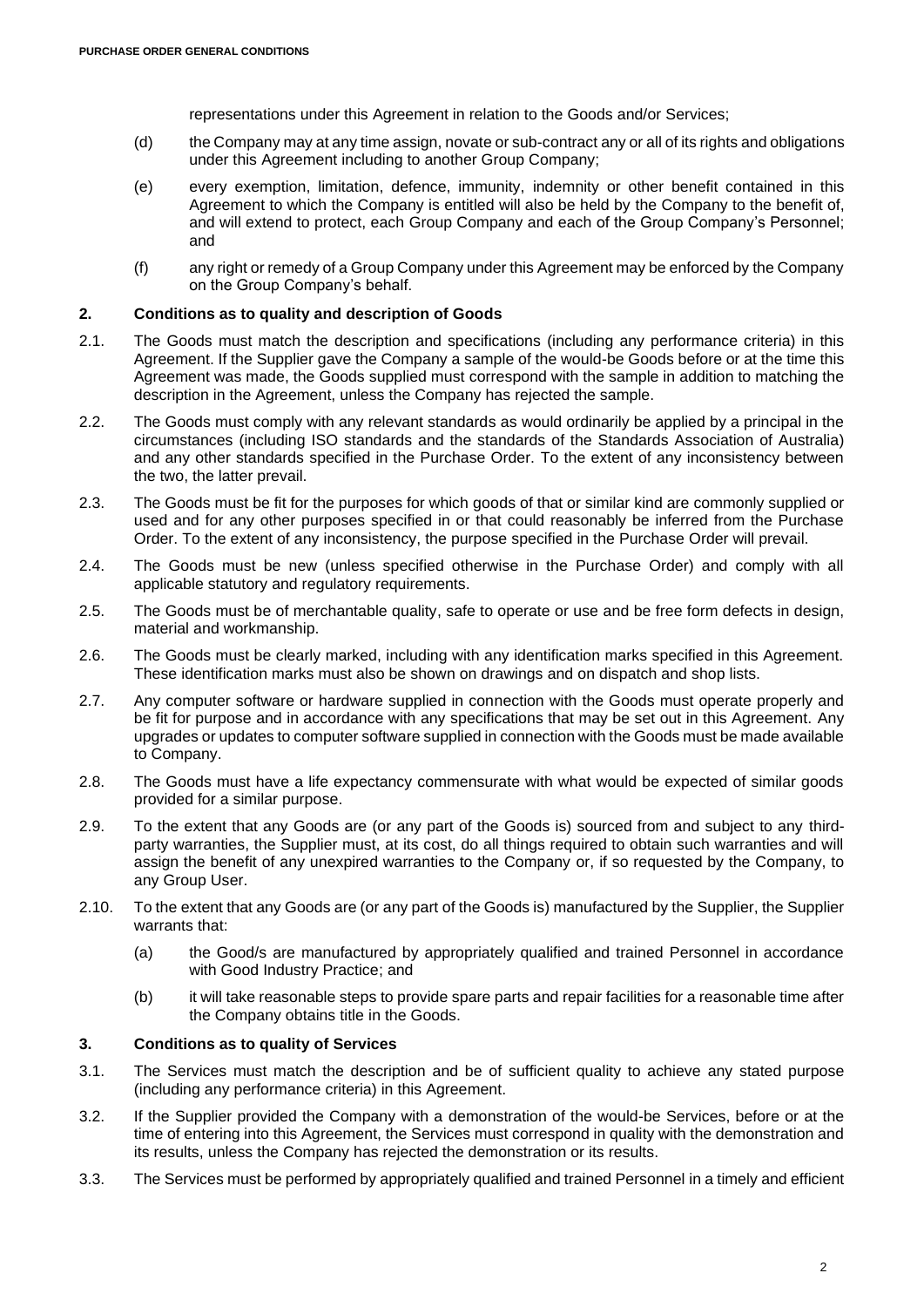manner under appropriate supervision and direction by the Supplier and in accordance with Good Industry Practice.

3.4. The Services and any goods resulting from the Services must be fit for the purposes for which services or goods of that or similar kind are commonly supplied or used and for any other purposes specified in or that could reasonably be inferred from the Purchase Order. To the extent of any inconsistency between the two, the purpose specified in the Purchase Order prevail.

### **4. Inspection and information**

- 4.1. At all times before the Delivery Date or the Completion Date (as the case may be), the Supplier must keep the Company fully informed on all aspects of the progress of delivery of the Goods and/or the performance of any Services.
- <span id="page-2-0"></span>4.2. A representative of the Supplier must, if requested by the Company, meet to discuss the provision of the Goods and/or Services, the progress of the Supplier's participation in any continuous improvement initiatives and to exchange information that will assist the parties to identify performance efficiencies resulting in the Goods and/or Services being provided to the Company at the lowest possible cost and earliest possible opportunity (save that nothing in this clause [4.2](#page-2-0) requires the Supplier to agree to provide the Goods and/or Services on terms other than the terms set out in this Agreement).
- 4.3. The Supplier must provide to the Company at its request:
	- (a) Technical Materials relating to the Goods and/or Services;
	- (b) progress reports setting out, in such detail as the Company requests, the different stages of design, manufacture and testing of the Goods and/or Services; and
	- (c) annual training for all Company or Site Personnel in respect of the unloading, storage and use of the Goods.
- <span id="page-2-1"></span>4.4. At all reasonable times, the Company has the right to access the Goods and:
	- (a) inspect, examine and witness tests on the Goods or, the performance of the Goods;
	- (b) inspect, examine and witness tests on any Services or their results; and
	- (c) carry out site inspections,

at the Supplier's premises and at the premises of any of the Supplier's sub-contractors where the supply of Goods and/or Services is undertaken, including any preparation for the supply.

- 4.5. The Supplier agrees to ensure that the Company and its representatives are provided with access to the premises referred to in clause [4.4](#page-2-1) and that all facilities required for the Company and its representatives to inspect, examine and witness the testing of the Goods and/or Services are made available to them.
- 4.6. The Supplier must advise the Company when any part of the Services has been completed and is ready for review, inspection, examination or witnessing of testing.
- 4.7. The Supplier must give the Company and its representatives not less than 5 business days' prior notice of the date the Goods will be ready for delivery, final inspection or for performance tests prior to delivery, so that the Company or its representatives can be present at such inspection or tests.
- 4.8. If, as a result of the Company's review, inspection, examination, or witnessing of testing, the Company is not satisfied that the Goods and/or Services will comply in all respects with this Agreement and the Company informs the Supplier in writing of its dissatisfaction, the Supplier agrees to take such steps as are necessary to ensure compliance with this Agreement.
- 4.9. Any review, inspection, examination or witnessing of testing that the Company undertakes in respect of the Goods and/or Services does not relieve the Supplier of its responsibilities under this Agreement.

# **5. Performance of Services**

- <span id="page-2-2"></span>5.1. The Supplier must, in performing the Services, and also ensure that its Personnel:
	- (a) provide the Services by the date/s and/or time/s the Services are required as specified in the Purchase Order at the address or Site/s specified in the Purchase Order. If no time or place is specified in the Purchase Order, the Parties will use reasonable endeavours to agree such detail and, failing agreement, the time and place specified by the Company giving the Supplier not less than 2 business days' prior written notice;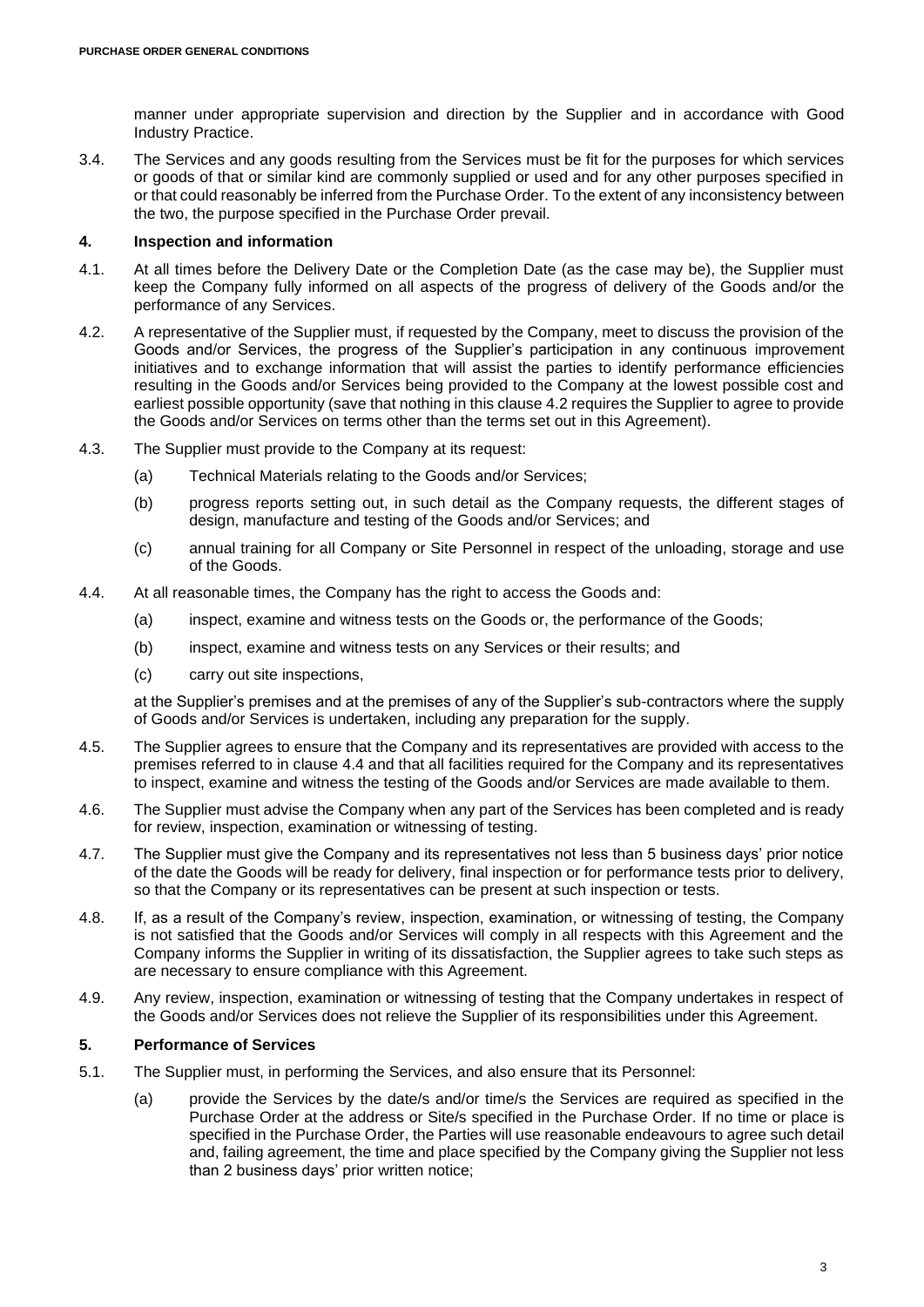- (b) provide such regular updates in respect of the Services as requested by the Company;
- (c) use its best efforts not to interfere with any of the Company's activities, or the activities of any other person, on the Site;
- (d) obtain and maintain any relevant government authorisations required in relation to the Services;
- (e) be aware of and comply with:
	- (i) all applicable laws, regulations, industrial awards and agreements, including all applicable safety, health and environment laws and regulations;
	- (ii) all safety, health and environment guidelines, rules and procedures notified to the Supplier by the Company or the Site operator or specified in this Agreement;
	- (iii) all of the Company's and Site operator's policies, procedures and requirements including those affecting the security, entry and exit control, traffic control and similar matters in and around the Site relating to the delivery of Goods and performance of Services and complete any requested Site induction;
	- (iv) any restrictions on access to the Site; and
	- (v) all directions and orders given by the Company's representatives, the site operator or any government officials;
- (f) ensure that the area of the Site used by the Supplier is left secure, clean, orderly and fit for immediate use. The Supplier must clean up any damage to the Site or pollution caused by or emitted from any facilities or equipment used by the Supplier on Site or in performance of its obligations under this Agreement;
- (g) immediately report to the Company any incident or accident which causes or has the potential to cause any damage to the environment or any pollution, to injure any person, or to damage any plant, equipment or facilities at the Site;
- (h) co-operate with other entities or Personnel providing goods or services to the Company or at the Site and bring to the Company's attention any dispute between the Supplier and any other entities or Personnel providing goods or services to the Company or at the Site which may impact the provision of the Goods and/or Services;
- (i) ensure that any equipment used on Site will be in safe working order, will comply with any applicable laws or regulations or any site requirements and will be operated by suitably qualified and competent Personnel in accordance with Good Industry Practice; and
- <span id="page-3-0"></span>(j) to the extent that any goods are provided to the Company incidentally to the provision of Services, that the supply of such goods is made to the Company as if it were a supply of Goods under this Agreement.
- 5.2. The Supplier will, within 3 Business Days of receiving a written request from the Customer to do so, provide a detailed list of the Personnel the Supplier intends to perform any part of the Services. If, in its absolute discretion, the Company is not satisfied with any member of the Personnel undertaking the Services, upon receiving the Company's written request to do so, the Supplier will cause a different member of the Supplier's Personnel to be appointed to carry out the Services.
- 5.3. The Supplier shall be responsible for, and must from time to time as required by law, pay any and all amounts due to or incurred in respect of its Personnel including but not limited to all wages, travel and accommodation costs and all compulsory superannuation, payroll tax, income tax and any other government levies and charges incurred in connection with providing the Services.

# **6. Plant and equipment**

- 6.1. The Supplier agrees to supply, at its own expense and risk, all labour, plant, equipment, tools, appliances or other property and items it requires to fulfil its obligations under this Agreement.
- 6.2. Any plant, equipment, tools, appliances or other property and items that the Company provides to the Supplier to enable it to complete this Agreement remain the Company's property and must only be used for the purposes of fulfilling the Supplier's obligations under this Agreement.
- 6.3. The Supplier must keep the Company's property in good working order and condition.
- 6.4. The Supplier is responsible and must compensate the Company for any loss or damage to any Site or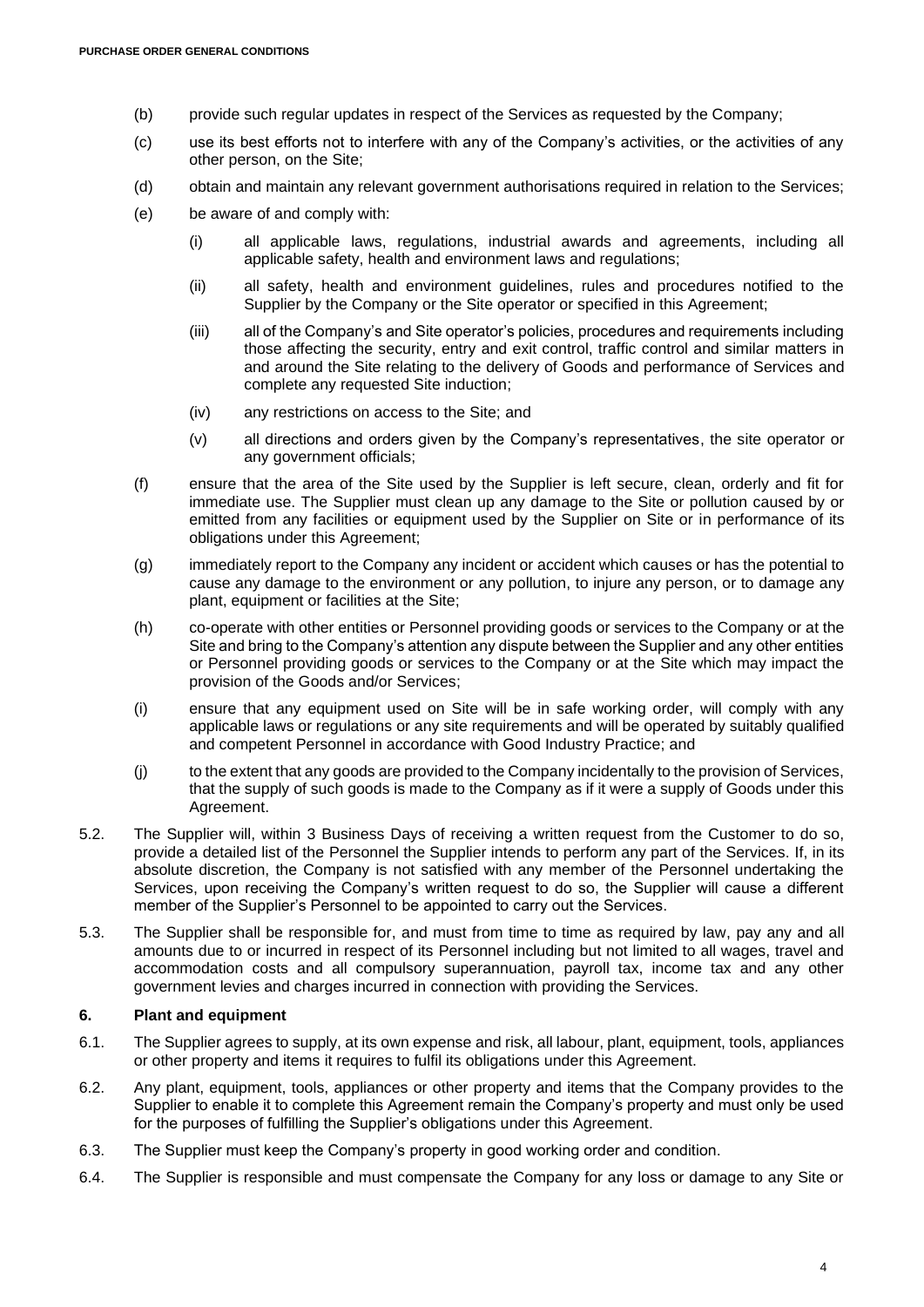Company property to the extent it was caused or contributed to by the Supplier or its Personnel.

### <span id="page-4-0"></span>**7. Price**

- 7.1. The Company agrees to pay the Supplier the Price specified in the Purchase Order.
- 7.2. Unless the Purchase Order provides otherwise, the Price is fixed and is inclusive of:
	- (a) all costs of manufacturing and/or procuring, and packaging, packing, insurance and delivery of the Goods in accordance with this Agreement;
	- (b) the cost of shipping, transporting, loading and unloading the Goods and the Supplier's plant, equipment, materials, tools, appliances and overheads required to perform this Agreement;
	- (c) the cost of performing and/or procuring the Services and any items used or supplied in conjunction with the Services;
	- (d) any scheduled maintenance that the Supplier is to undertake after supply of the Goods and Services to the Company;
	- (e) any costs associated with negotiating, executing and performing this Agreement; and
	- (f) all Taxes other than GST.
- 7.3. The Price may not be increased without the Company's prior written consent. The Company has sole and absolute discretion to refuse to give its consent.
- 7.4. If the Company is required by law, an order of the court or any governmental body to withhold or deduct any amount from the amount payable to the Supplier under this Agreement, the withheld or deducted amount will be treated as having been paid to the Supplier when it is withheld or deducted and dealt with in accordance with such requirement.

# **8. Invoicing and payment**

- <span id="page-4-1"></span>8.1. Unless the Purchase Order states that progress payments are to be made, the Supplier must invoice the Company for the Price (determined in accordance with clause [7\)](#page-4-0) upon delivery of the Goods and/or upon completion of the Services.
- <span id="page-4-2"></span>8.2. Where progress payments are to be made, the Supplier must invoice the Company at the end of each calendar month (or other period specified in this Agreement) for Services performed by the Supplier in that month or that period (as the case may be).
- 8.3. When submitting its invoice under clause 8.1 or 8.2 the Supplier must:
	- (a) state the Supplier's name, the Purchase Order number associated with this Agreement, the date on which the invoice was issued, and a brief description of the Goods and/or Services, the quantities supplied and the dates on which the Goods and/or Services were provided in the period covered by the invoice;
	- (b) provide the Company with all relevant records to enable the Company to calculate and/or verify the amount of the invoice together with such additional information as the Company may reasonably require; and
	- (c) email the invoice to the Company at accounts@emecogroup.com or such other email address as may be notified by the Company to the Supplier from time to time.
- 8.4. The Company will pay all valid invoices rendered to it by the Supplier under clause [8.1](#page-4-1) or [8.2](#page-4-2) within 30 days of the end of month in which the Company received that invoice, except where the Company:
	- (a) exercises its rights pursuant to this Agreement or at law to set off or withhold any part of the Price; or
	- (b) disputes the invoice, in which case:
		- (i) the Company will pay the undisputed part of the relevant invoice (if any), and the Parties will use reasonable endeavours to resolve the dispute regarding the balance; and
		- (ii) if the resolution of the dispute determines that the Company is to pay an amount to the Supplier, it will pay that amount following resolution of that dispute.
- <span id="page-4-3"></span>8.5. The Company may set off against any payment due to the Supplier under this Agreement, any amount for which the Supplier is liable to the Company, including costs, charges, damages and expenses. This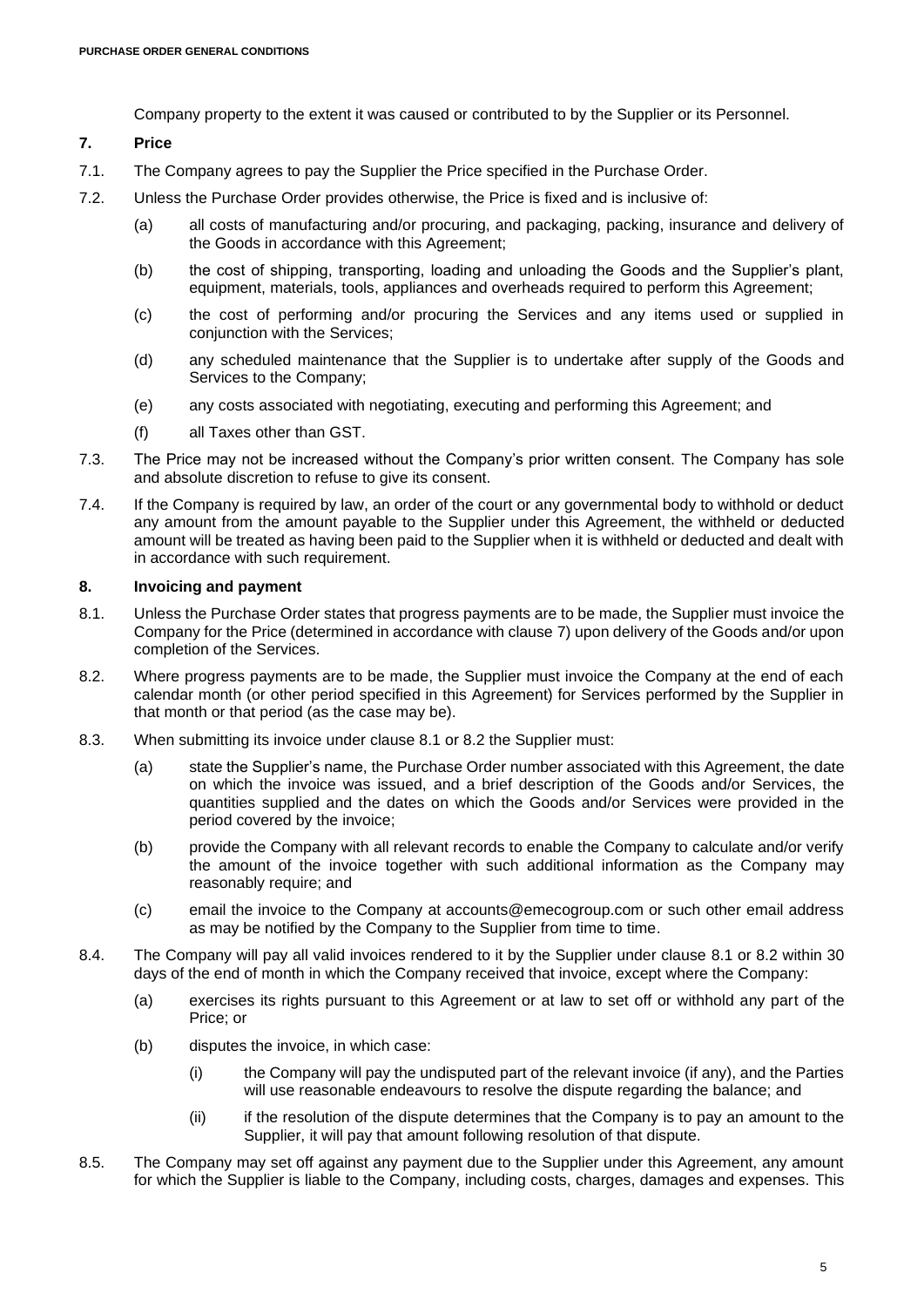does not limit the Company's right to recover those amounts in other ways.

- 8.6. The Supplier must:
	- (a) maintain a true, correct and complete set of records, books and accounts, relating to the costs and expenses for which the Supplier seeks compensation or reimbursement prepared in accordance with generally accepted accounting principles and accounting standards in Australia; and
	- (b) make these available at no cost to the Company for audit, inspection, and copying by the Company or its designated representative from the date this Agreement is made until the date being two (2) years after the later of unencumbered title in and risk in the whole of the Goods and/or Services to be provided pursuant to this Agreement have passed to the Company.

## **9. Title and risk**

- 9.1. Full unencumbered title to the Goods passes to the Company at the earlier of these times:
	- (a) risk in the Goods passes to the Company in accordance with clause [9.2;](#page-5-0) or
	- (b) the Company pays for the Goods in full.
- <span id="page-5-0"></span>9.2. Possession of and risk in the Goods pass to the Company at the later of these times:
	- (a) the Company takes delivery of the Goods; and
	- (b) the Company inspects and accepts the Goods.
- <span id="page-5-2"></span>9.3. The Supplier warrants that:
	- (a) it has complete ownership of the Goods free of any liens, charges and encumbrances and will provide the Goods, and clear title to the Goods, to the Company on that basis; and
	- (b) the Company will be entitled to clear, complete and quiet possession of the Goods.

#### <span id="page-5-1"></span>**10. Delivery and completion**

- 10.1. Except where this Agreement provides otherwise, the Supplier is responsible for ensuring that the Goods are properly packed and delivered by the date/s and/or time/s the Goods are required as specified in the Purchase Order and to the delivery address/es or Site/s as specified in the Purchase Order. If no time or place is specified in the Purchase Order, the Parties will use reasonable endeavours to agree such detail and, failing agreement, the delivery point will be the nearest branch office of the Company and the delivery time will be during normal business hours at that branch, subject to the Supplier giving the Company not less than 2 business days' prior written notice of delivery.
- 10.2. The Supplier must immediately notify the Company of the date and time of each dispatch of Goods, including the Purchase Order number and quantity and description of Goods dispatched and the expected date and time of arrival.
- 10.3. Unless otherwise stated in the Purchase Order, any packaging materials become the Company's property at the same time as the Goods.
- 10.4. The Supplier must comply with all applicable laws, regulations and generally accepted industry standards relating to the packing, packaging, marking, storage, handling, delivery and supply of the Goods. The Supplier must obtain and maintain any relevant government authorisations required in relation to the sourcing or supply of the Goods and comply with (and ensure the Goods comply with) any Site-specific specifications The Supplier must provide the Company with all necessary documentation evidencing compliance with this clause.
- 10.5. Unless otherwise specified in the Purchase Order, the Supplier must deliver the Goods at its cost and must either supply or engage all required delivery Personnel and equipment and provide all supervision necessary for the delivery of the Goods. In delivering the Goods, the Supplier must comply with clauses [5.1\(a\)](#page-2-2) to [5.1\(j\)](#page-3-0) as if such delivery were a Service provided under this Agreement.
- 10.6. The Supplier must supply a packing list, or delivery docket for each carton or box delivered to the Company. The packing list or delivery docket must be attached to the outside of the package of Goods in a waterproof envelope.
- 10.7. For consignments with a gross dead weight of more than 15 kilograms, the Supplier must clearly mark the Goods with a "Caution Heavy Load" sticker.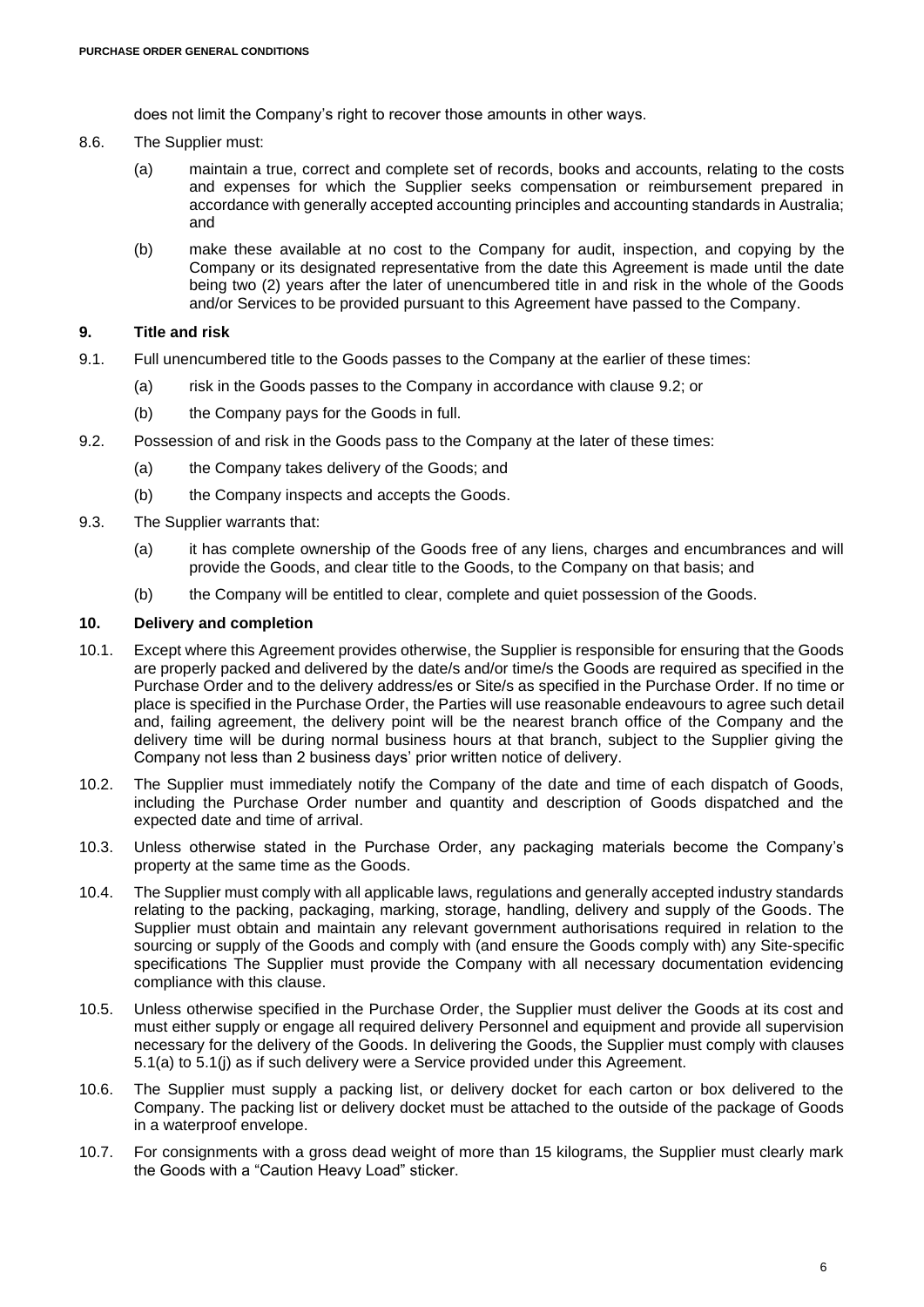- 10.8. The Supplier shall ensure that the Goods are adequately protected from damage and deterioration during shipment and short-term storage having due regard for the conditions and environment at the Site or other location to which the Goods are delivered and areas through which the Goods will traverse, including climate, roads, and requirement for multiple handling. In packaging, marking and transporting the Goods, the Supplier must abide by applicable international and national laws regarding the transportation of Goods and the protection of safety, health and the environment.
- 10.9. All hazardous goods must be clearly labelled. If the Goods include or constitute dangerous, hazardous or toxic items, the Supplier must include safety data sheets and clearly mark or label the Goods with appropriate information, provide necessary shipping certification and otherwise comply with all applicable laws and governmental authorisations and requirements of the Company. Costs arising from failure of the Supplier to follow proper packaging, marking and transporting procedures and instructions as specified in the Purchase Order shall be for the account of the Supplier.
- <span id="page-6-1"></span><span id="page-6-0"></span>10.10. The Supplier shall be entitled to a reasonable extension of time for the performance of its obligations under this Agreement where any of the following causes delay to the Supplier's performance and the Supplier provides evidence satisfactory to the Company of such delay and the actions taken by the Supplier to resolve or mitigate such delay:
	- (a) any delay of the Company or any Company Personnel which prevents the Supplier, acting reasonably, from commencing or continuing to provide the Services or deliver the Goods where:
		- (i) the Supplier has given written notice to the Company of such delay and what is required to be provided by the Company to allow the Supplier to commence or continue to provide the Goods and/or Services; and
		- (ii) the Company has not used reasonable endeavours to rectify its delay within a reasonable period; or
	- (b) suspension under clause [12](#page-7-0) where the suspension of this Agreement is not in response to any default or misconduct on the part of the Supplier or its Personnel;
- 10.11. The Supplier must use best endeavours to mitigate the effect of any of the occurrences set out in clause [10.10.](#page-6-0)
- 10.12. The Company shall pay to the Supplier the reasonable direct costs (which must be substantiated to the reasonable satisfaction of the Company) of the Supplier as a result of obstruction and/or delay caused by the matters referred to in clause [10.10\(a\).](#page-6-1)
- 10.13. If the Goods are not delivered by date/s and/or time/s the Goods specified in the Purchase Order and to the delivery address/es or Site/s specified in the Purchase Order (or as otherwise required pursuant to this clause [10\)](#page-5-1), the Company may refuse to take any subsequent attempted delivery of the Goods.
- 10.14. If the quantity of Goods delivered is greater than that specified in the Purchase Order, the excess quantity will be deemed supplied to the Company free of charge but otherwise on the terms of this Agreement. Notwithstanding the foregoing, the Company may in its discretion return any excess goods to the Supplier at the Supplier's sole risk and expense.
- 10.15. If the quantity of Goods delivered is less than that specified in the Purchase Order, the Company may elect to either retain all or part of the Goods delivered and pay such portion of the Purchase Price as reasonably reflects the portion of the Goods retained or to not accept the Goods delivered and not pay the Purchase Price at all.

# <span id="page-6-2"></span>**11. Acceptance and warranty of Goods and Services**

- 11.1. The Company will determine, acting reasonably, whether the Goods and/or Services supplied are in accordance with this Agreement.
- 11.2. The Company will not be deemed to have accepted any Goods or Services until it has had a reasonable opportunity to inspect the Goods after delivery and to inspect and test the results of any Services after performance. Payment for the Goods or Services, or the signing of delivery receipts before inspection, does not constitute acceptance of the Goods or the Services.
- 11.3. If the Company determines that any of the Goods and Services supplied are not in accordance with this Agreement, the Company may either:
	- (a) accept the Goods or Services; or
	- (b) reject the Goods or Services and require, at its sole election: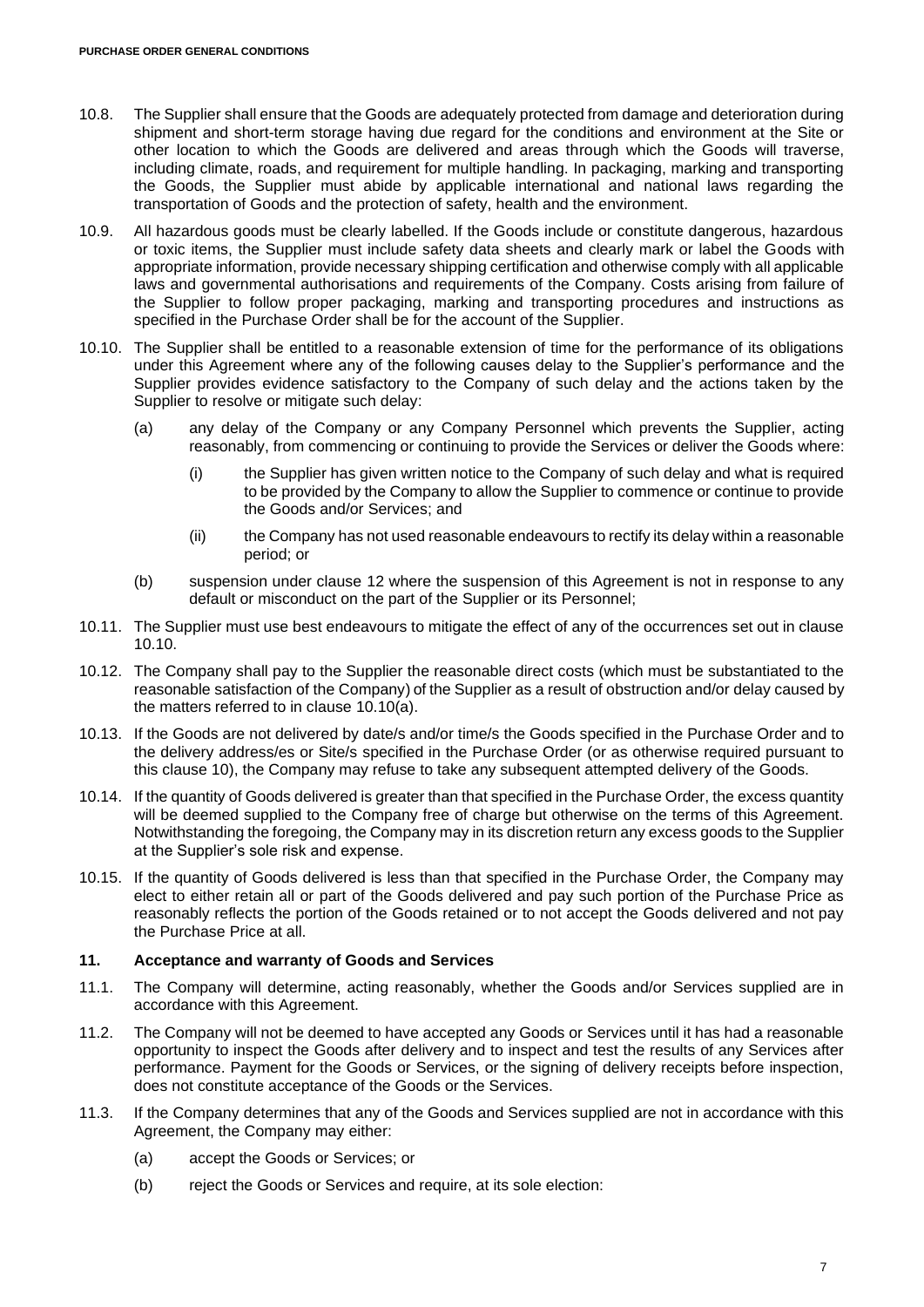- (i) repair or replace the Defective Goods and/or Defective Services as soon as reasonably practicable; or
- (ii) repay the Price (or cancel any invoice for the Price) of the Defective Good and/or Defective Service,

and the Company may in any event claim damages for any other costs, expenses or losses resulting from the Supplier's provision of Goods and/or Services that were not in conformity with this Agreement.

- 11.4. If, at any time during the Warranty Period, the Company determines that any Goods or Services are Defective, it may give notice to the Supplier of the Defect and direct the Supplier to remedy the Defect within a timeframe to be specified in the notice which is to be reasonable having regard to the circumstances.
- 11.5. The Supplier must make good, at its own cost and risk, any Defective Goods and any Defective Services.
- 11.6. If the Supplier fails to remedy a Defect:
	- (a) within the timeframe notified by the Company; and/or
	- (b) to a standard acceptable to the Company (acting reasonably),

the Company may (either by itself or by engaging one or more third parties) make good the Defect in whatever manner it considers appropriate (acting reasonably), including repair, replacement or reperformance (as applicable) of the Defective Goods or Services, and recover from the Supplier (as a debt due and owing) the Company's reasonably incurred costs in doing so.

- 11.7. The Company's inspection, testing or acceptance of some or all of the Goods or Services does not in any way change, affect or limit:
	- (a) the Supplier's obligations under this Agreement; or
	- (b) the Company's rights against any person in respect of any damage or loss the Company may suffer because of the Supplier's breach of warranty or failure to fulfil any of its obligations under this Agreement.
- 11.8. If the Company decides to accept any Goods or Services from the Supplier which do not comply with the terms of this Agreement, this decision does not bind the Company to accept other and/or future noncompliant Goods or Services. Any payments by the Company are not to be construed as acceptance by the Company of Defective Goods or Services.
- 11.9. The terms of this Agreement will apply to any repaired, replaced or re-performed Goods or Services and any goods or services supplied by the Supplier as part of the repair, replacement or re-performance of Defective Goods or Services, will be subject to the same warranty (commencing from the date they are repaired, replaced or resupplied) as if they were original Goods or Services undertaken to be supplied on the terms of this Agreement.
- 11.10. The Company's rights and remedies under this clause [11](#page-6-2) are in addition to any rights or remedies available to the Company under any relevant law (including but not limited to the *Sale of Goods Act 1895* (WA) and the ACL). Nothing in this Agreement is intended to have the effect of excluding, restricting or modifying the application of all or any of the provisions of the ACL or the exercise of a right conferred by such a provision or any liability of the Supplier in relation to a failure to comply with a guarantee that applies under the ACL to a supply of goods or services.
- <span id="page-7-1"></span>11.11. If the Supplier is the subject of a request, court order or other directive of a governmental body to recall or withdraw any Goods from the market it must immediately notify the Company and provide a copy of the request, court order or directive to the Company. The Supplier indemnifies each Group Company against any loss or damage suffered or incurred by that Group Company as a result of or in connection with the Supplier not complying with its obligations under this clause [11.11.](#page-7-1)

### <span id="page-7-0"></span>**12. Termination and suspension of this Agreement**

- <span id="page-7-2"></span>12.1. Either Party may terminate this Agreement with immediate effect (without liability in respect of such termination) by giving written notice to the other Party if:
	- (a) the other Party is in default under this Agreement and the first-mentioned Party has given notice of default and the other Party has not remedied the default within 10 business days thereafter or within such longer period as may be stated in the notice; or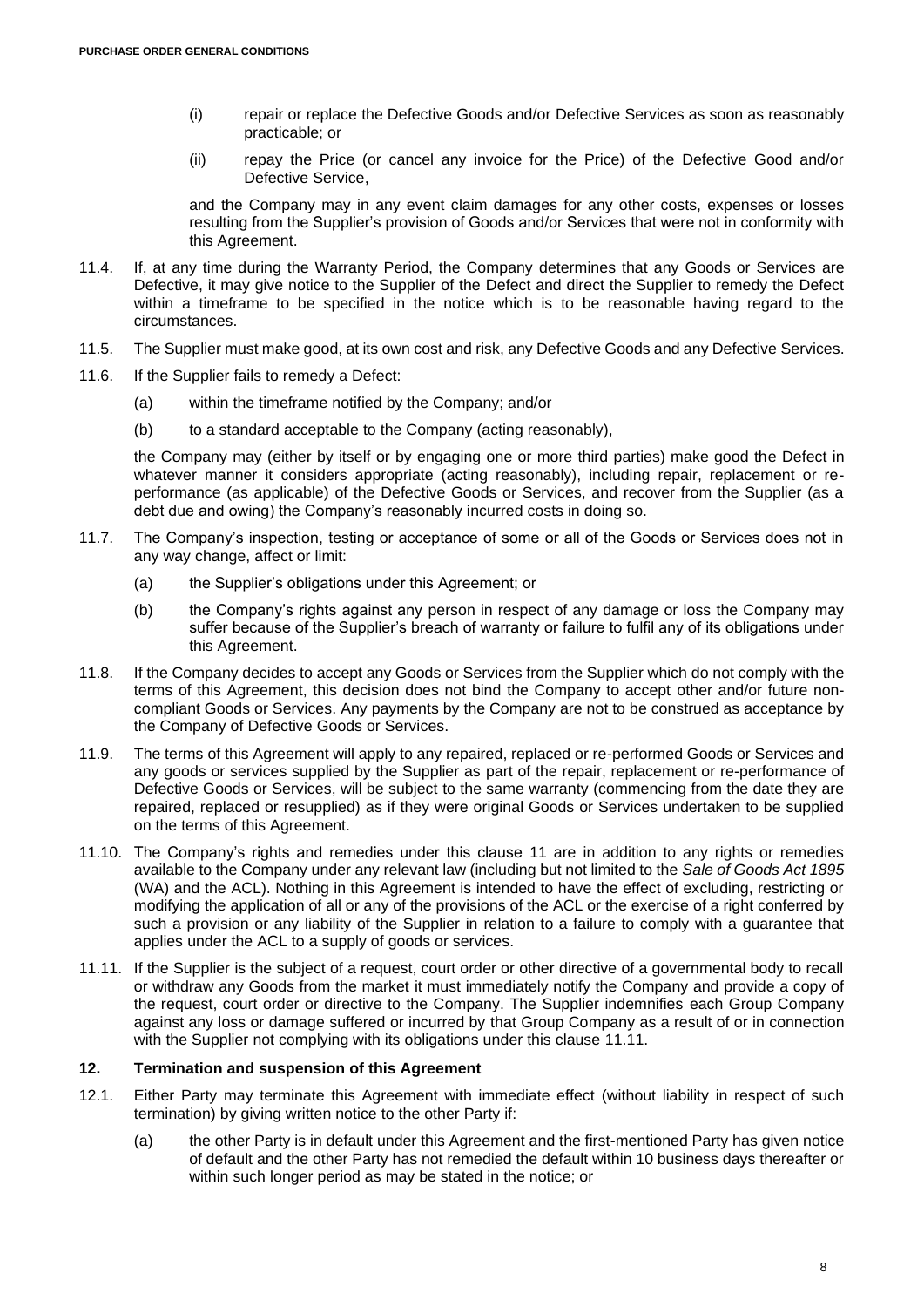- (b) the other Party becomes insolvent or enters receivership or administration.
- <span id="page-8-0"></span>12.2. Notwithstanding any other provision of this Agreement, the Company may terminate this Agreement:
	- (a) in whole or in part at any time by giving not less than 15 business days' written notice to the Supplier;
	- (b) immediately if the Supplier breaches any provision in clauses [17](#page-13-0) to [23](#page-15-0) or any provision of the Code of Conduct or Emeco Policies.
- 12.3. When the Supplier receives a notice of termination from the Company under clause [12.1](#page-7-2) or [12.2,](#page-8-0) the Supplier must:
	- (a) stop work to the extent required by the notice;
	- (b) take such action as necessary or as the Company directs, for the transfer, protection and preservation of the Company's property;
	- (c) return to the Company any items issued or provided by the Company to the Supplier during the Agreement;
	- (d) return or delete the Company's Confidential Information in accordance with clause [23.4;](#page-15-1)
	- (e) demobilise from Site in accordance with the notice;
	- (f) do its best to minimise the cost of termination to the Parties; and
	- (g) if it wishes to claim any payment from the Company in addition to amounts already invoiced, subject to any restriction under clause [19,](#page-13-1) give the Company a written claim within 30 days after the effective date of termination including such reasonable documentary evidence as required by the Company. The Supplier will be barred from making such claim after expiry of the 30-day period.
- <span id="page-8-1"></span>12.4. The Supplier's claim under clause [12.3\(g\)](#page-8-1) must not include any amount previously invoiced to the Company and may only include a portion of the Price representing reasonable consideration for any Goods and/or Services already delivered to the Company in accordance with the Agreement prior to the effective date of termination.
- <span id="page-8-2"></span>12.5. If the Supplier makes a claim in accordance with clauses [12.3\(g\)](#page-8-1) and [1.1,](#page-0-4) the Company must act reasonably in assessing the claim and may exercise any rights it may have to withhold or set off payment having regard to any counterclaims the Company may have. Subject to the Company paying any claim amount determined by the Company to be payable to the Supplier pursuant to this clause [12.5,](#page-8-2) the Supplier shall waive any claims for damages, loss, expenses and costs which the Supplier may otherwise have had on account of the termination of the Contract by the Company.
- 12.6. Completion or termination of this Agreement does not affect:
	- (a) any rights of the Parties which may have accrued before the date of termination; and
	- (b) the rights and obligations of the Parties under this Agreement (including those in clauses [13,](#page-9-0) [14,](#page-10-0) [15,](#page-11-0) [23](#page-15-0) and [26.12\)](#page-17-0) which survive completion or termination of this Agreement.
- 12.7. The Company has the right, at any time and for any reason, to suspend the Supplier's performance of this Agreement or any part of it by giving the Supplier written notice.
- 12.8. If a notice of suspension is given by the Company, the Supplier must suspend its performance of this Agreement as required pursuant to the notice of suspension until such time as the Company gives the Supplier written notice ending the suspension. At such time, the Supplier must promptly recommence the performance of its obligations under this Agreement.
- 12.9. Where the suspension of this Agreement is not in response to any default or misconduct on the part of the Supplier or its Personnel and the Supplier has complied with its obligation to mitigate as set out in clause [12.12:](#page-9-1)
	- (a) the Company will reimburse the Supplier for the reasonable additional direct costs (which must be substantiated to the reasonable satisfaction of the Company) that the Supplier incurs as a direct consequence of the suspension; and
	- (b) subject to the Company and the Supplier agreeing standby charges for actual costs incurred by the Supplier to keep its organisation, Personnel and equipment committed to the Services on a standby basis, if requested by the Company the Supplier shall maintain all persons, equipment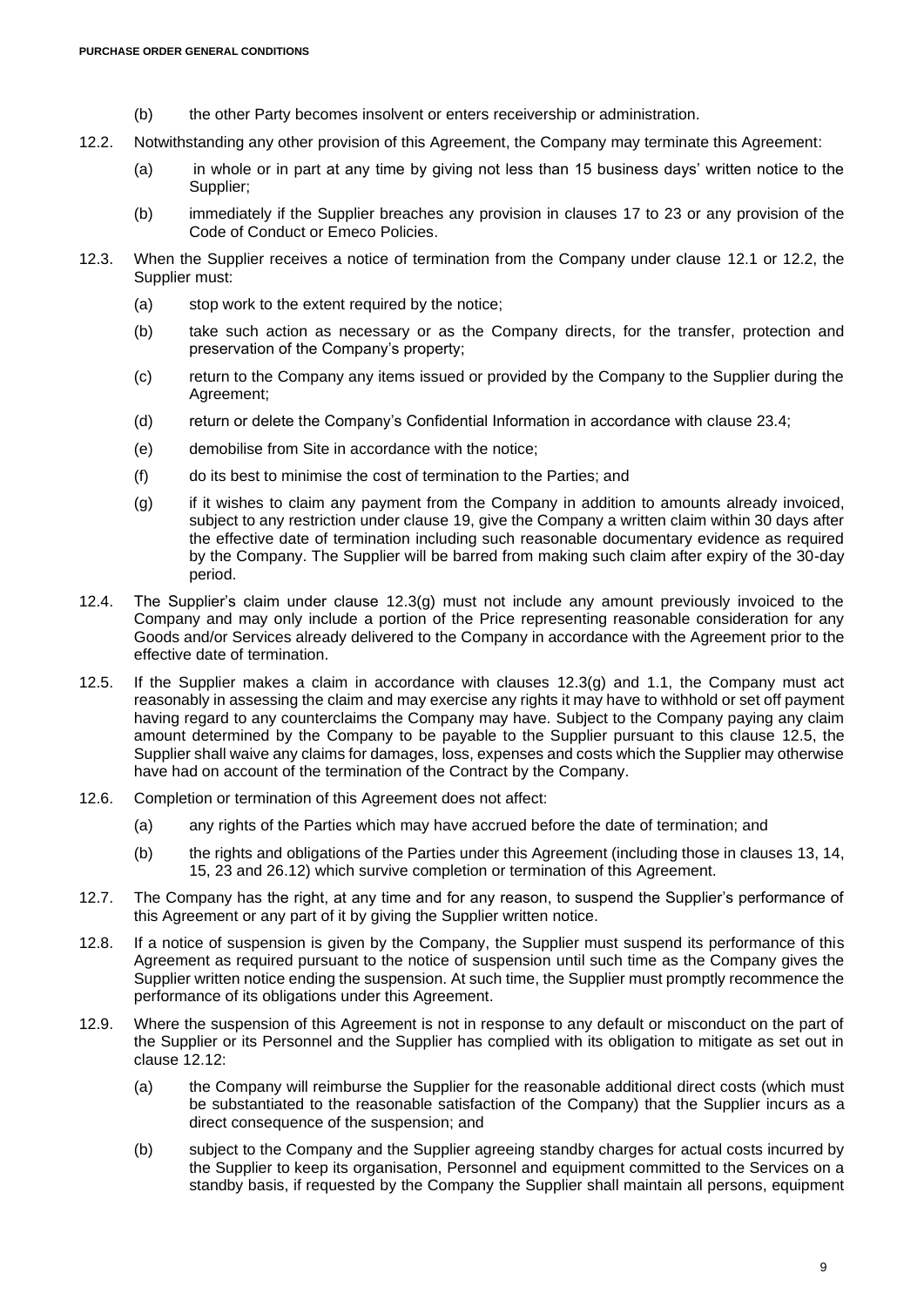and other items required for the provision of any Services on standby during any period of suspension.

- 12.10. Without prejudice to the Company's rights pursuant to any other provision of this Agreement, if the Supplier fails to perform any of its material obligations under the Agreement and the Company has a reasonable expectation that such failure to perform will result in the Company being able to set off an amount against any payment due to the Supplier in accordance with clause [8.5,](#page-4-3) the Company may withhold payment of all or part of any amount payable to the Supplier for such period as reasonably required by the Company to calculate the amount of such set-off.
- 12.11. If the Supplier is required pursuant to this Agreement to demobilise from Site and does not promptly do so by the date required by the Company, the Company may cause the Company's equipment and other items to be removed from Site at the Supplier's cost and risk.
- <span id="page-9-1"></span>12.12. The Supplier must make all reasonable efforts to mitigate all costs and expenses incurred as a result of any termination or suspension of this Agreement. In no circumstances will the amount for which the Company will be liable as a result of any termination or suspension of this Agreement exceed the Price which would have been payable if the suspension or termination had not occurred.
- 12.13. Notwithstanding any other provision of this Agreement, the Company will not be liable to the Supplier for any anticipated profit, unperformed work or consequential loss or damage in connection with any termination or suspension of the Agreement by the Company.

#### <span id="page-9-0"></span>**13. Insurance**

- 13.1. The Supplier must obtain and maintain for the duration of this Agreement:
	- (a) insurance for the Goods up to the time that title, possession and risk in them pass to the Company, for an amount not less than their replacement value. The insurer agrees to note the Company as loss payee and provide a waiver of subrogation in favour of the Company;
	- (b) a comprehensive public and products liability policy to cover all sums which the Supplier may become legally liable to pay as compensation consequent upon:
		- (i) death of, or bodily injury to (including disease or illness of), any person; and
		- (ii) loss of, or damage to, property,

happening anywhere in Australia arising out of or in connection with this Agreement.

The limit of liability provided by this policy for each and every event must be:

- (iii) in respect of public liability, not less than \$20 million for each and every claim; and
- (iv) in respect of products liability, not less than \$20 million in the aggregate for every 12 month period.

The policy must be endorsed to contain the below provisions:

- (v) noting Company as an additional insured,
- (vi) include a cross liability clause noting that each insured party shall be considered a separate entity and that the insurance shall apply as if a separate policy has been issued to each insured party (subject always to the overall sum insured not being increased thereby);
- (vii) waive all express or implied rights of subrogation against the Company;
- (viii) include a clause that provides that non-disclosure, misrepresentation or a breach of condition or term of the insurance by any insured party will not adversely affect the cover provided under the policy to another insured party;
- (ix) provide that the policy is extended to cover worker to worker injury liability risks; and
- (x) cover goods in the possession or custody of Supplier for an amount not less than the replacement value of those goods;
- (xi) cover registered vehicles used as a tool of trade in the performance of the Agreement; and
- (xii) cover the use of unregistered motor vehicles or unregistered mobile plant and equipment used in connection with this Agreement;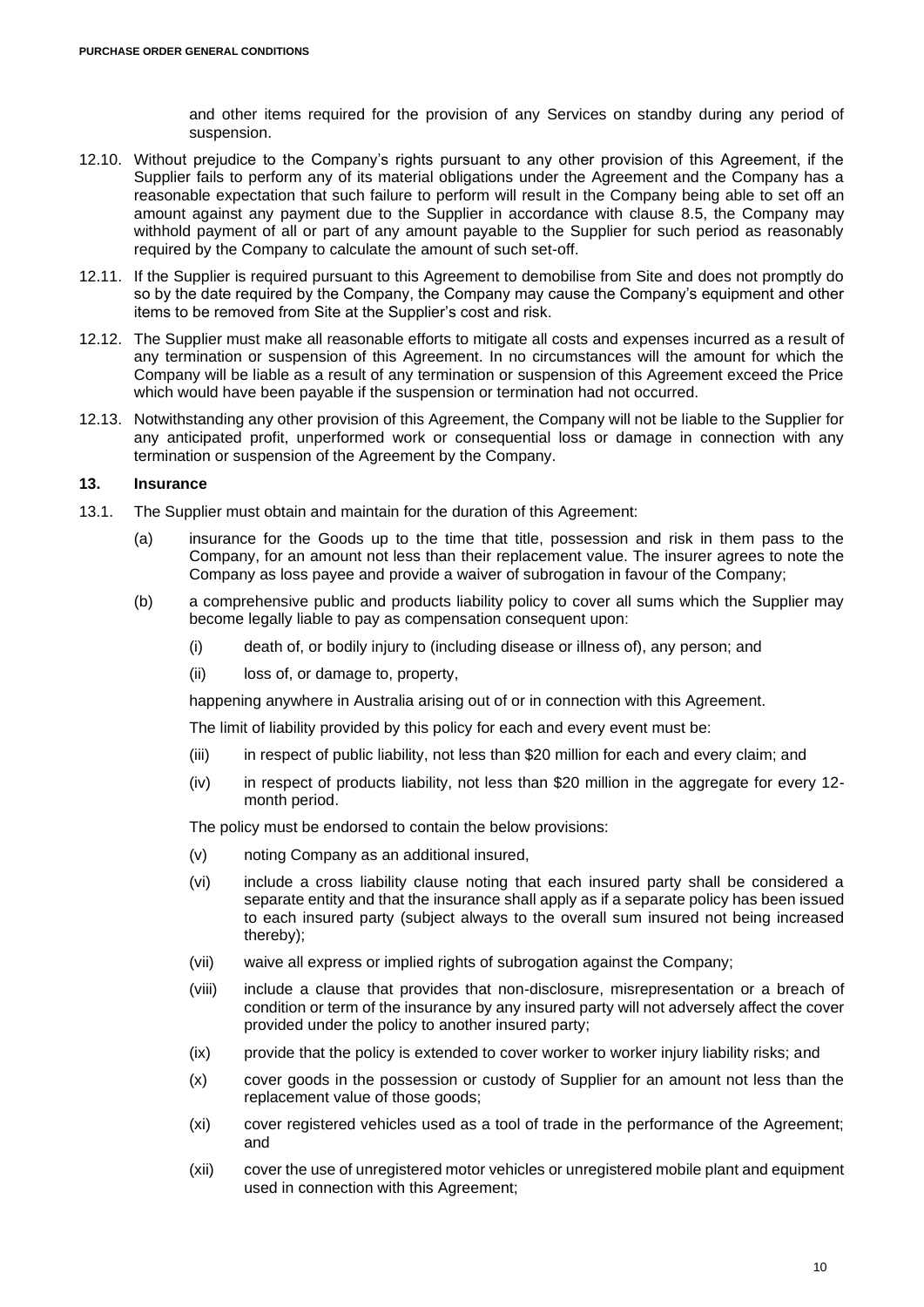- (c) insurance in respect of all claims and liabilities arising, whether at common law or under statute relating to workers' compensation or employer's liability, from any accident or injury to any person employed by the Supplier in connection with this Agreement and the Supplier must ensure that all sub-contractors are similarly insured in respect of their employees. This insurance must follow the laws of each jurisdiction in which the Supplier and its Personnel are to carry out work under or in connection with this Agreement. Where permitted by law to include a principal's indemnity extension for act benefits and common law, indemnifying the Company against any liability which it may incur in respect of the Suppliers' employees, arising by virtue of the applicable worker's compensation legislation or under the common law and provide a waiver of subrogation in favour of the Company;
- (d) a policy of insurance against any and all liability, loss of and damage to any plant, equipment, tools, appliances or other property owned, rented or hired by the Supplier and used in relation to this Agreement where the insurer agrees to provide a waiver of subrogation in favour of the Company;
- (e) professional indemnity insurance with a limit of liability of not less than \$5 million for each and every occurrence or such other amount as may be specified in the Purchase Order in respect of the performance of any professional services in connection with this Agreement;
- (f) comprehensive motor vehicle third party liability insurance for any vehicle owned or used by the Supplier. The limit of liability under the third-party property section of the policy must be not less than \$30 million for each and every occurrence and the policy must be endorsed to include a principal's Indemnity extension indemnifying the Company against any liability which it may incur in respect of the uses of any motor vehicle in connection with this Agreement and provide a waiver of subrogation in favour of the Company;
- (g) all risks marine insurance, noting the Company as loss payee and covering the Goods against the risks of loss, damage or destruction by all insurable risks to the reasonable satisfaction of Company for not less than the cost of the Goods plus 10%; and
- (h) other insurances required by law or reasonably required by the Company.
- 13.2. Any sub-contract of the Supplier must require the sub-contractor to effect and maintain insurances equivalent to those required to be taken out by the Supplier under this Agreement. The Supplier must not permit any sub-contractor to enter upon any Site or provide any Goods or Services unless the subcontractor has the requisite insurances.
- 13.3. The Supplier must notify the Company immediately of any cancellation of any insurance policy required by this Agreement and of any change to such a policy which adversely affects the Company's interests.
- 13.4. If any event occurs which may give rise to a claim involving the Company under any insurance policy required by this Agreement, the Supplier must:
	- (a) notify the Company immediately after becoming aware of that event; and
	- (b) ensure that the Company is kept fully informed of any subsequent actions and developments concerning the relevant claim.
- 13.5. At the Company's request, the Supplier must produce certificates of insurance evidencing that it is maintaining the insurances required by this Agreement.
- 13.6. Without limiting the Company's rights under this Agreement or at law, any failure by the Supplier to comply with a provision of this clause [13](#page-9-0) entitles the Company to terminate this Agreement for default of the Supplier and to withhold or set off against any sum payable to the Supplier all costs and expenses the Company incurs in obtaining and maintaining an insurance policy which the Supplier has not obtained or maintained as required under this clause [13.](#page-9-0)

#### <span id="page-10-0"></span>**14. Liability and indemnities**

- 14.1. The Supplier acknowledges that if it enters any Site, it does so at its own risk. The Supplier must ensure that its Personnel are also aware that they enter any Site at their own risk.
- 14.2. The Supplier will be liable for, and will indemnify each Group Company and keep each Group Company indemnified from and against any liability, loss, charges, costs, expenses or damage of any kind whatsoever (including, without limitation, legal fees and expenses) arising directly or indirectly from:
	- (a) the performance, non-performance or purported performance or any breach or delay in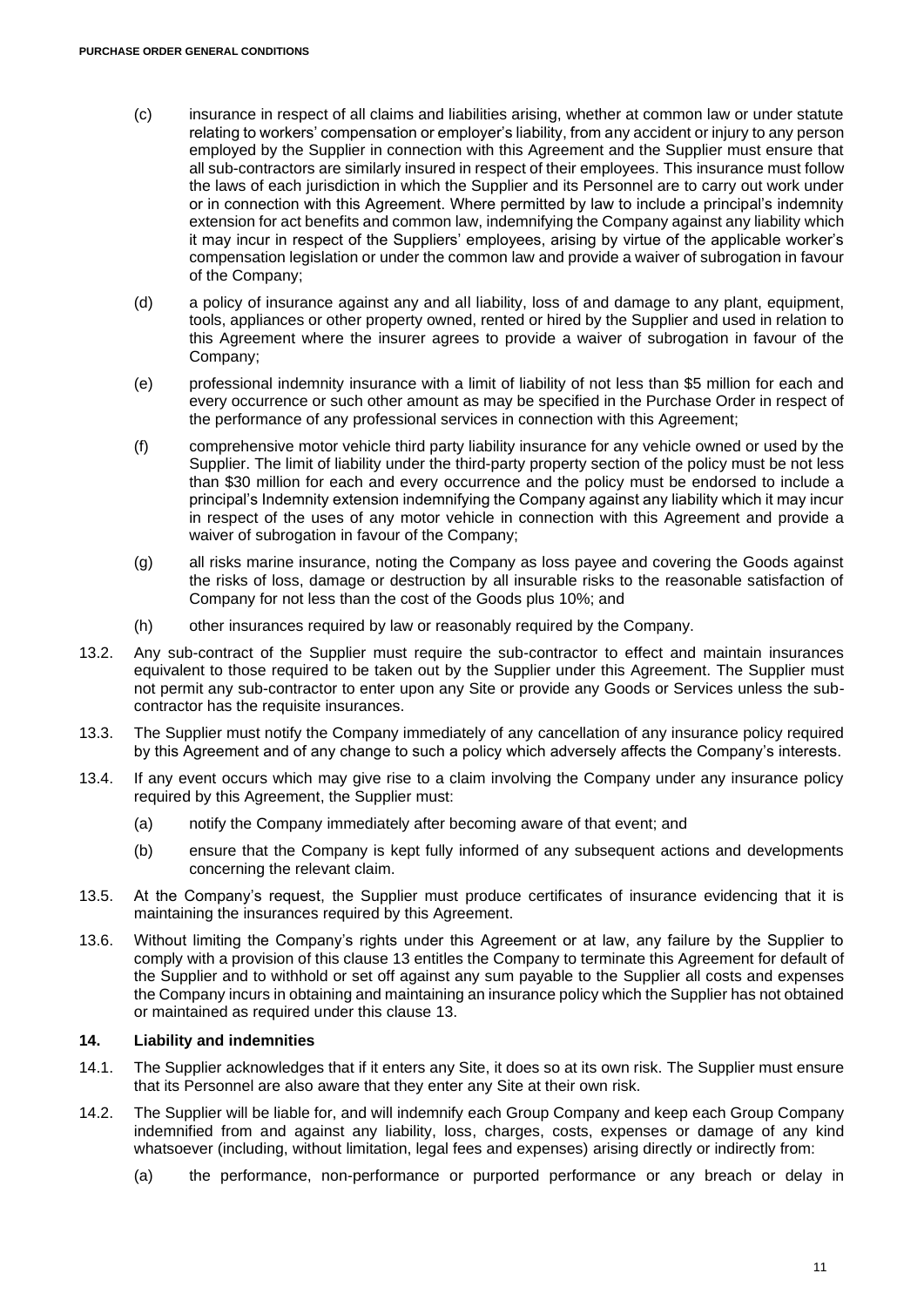performance any of the terms and conditions of this Agreement (including any warranty);

- (b) any negligence or wilful misconduct of the Supplier or its Personnel in connection with this Agreement;
- (c) any claim made against the Group Company by a third party to the extent that the claim results from or is a consequence of the performance, non-performance, purported performance, breach, negligent performance or failure or delay in performing this Agreement by the Supplier or its Personnel (including any warranty);
- (d) any personal injury, illness or death of any person or damage to any property or any other loss or damage of any kind whatsoever caused or contributed to by:
	- (i) the performance or purported performance of the Supplier's obligations under this Agreement; or
	- (ii) the entry onto, and the activities undertaken on and in, any Site by the Supplier or its Personnel; and
- (e) any claim made against the Group Company by any of the Supplier's Personnel including in respect of any relevant legislation concerning income tax, workers' compensation, annual leave, long service leave, superannuation or any applicable award, determination or agreement of a competent industrial tribunal,

except to the extent that such liability, loss or damage is directly caused by the negligence or wilful misconduct of the Group Company or its Personnel.

- 14.3. Each indemnity in this Agreement is a continuing obligation separate and independent from the Supplier's other obligations and survives completion or termination of this Agreement.
- 14.4. It is not necessary for a Group Company to make payment before enforcing a right of indemnity conferred by this Agreement.
- 14.5. Notwithstanding any other provision of this Agreement and to the extent permitted by law, each Group Company will not in any circumstances be liable to the Supplier or any person claiming through the Supplier for any:
	- (a) indirect, consequential, incidental, special or exemplary damages, expenses, losses or liabilities; or
	- (b) loss of profits, business interruption, loss of revenue, economic loss, loss of goodwill, loss of opportunity, expectation loss or loss of production,

which may be suffered or incurred by any person, including in respect of the Goods and Services or otherwise in connection with this Agreement.

# <span id="page-11-0"></span>**15. Intellectual property**

- 15.1. Unless otherwise provided elsewhere in this Agreement, this Agreement does not transfer ownership of any Background IP to the Company.
- 15.2. The Supplier gives the Company a non-exclusive, transferable, royalty free licence to use all Background IP to the extent necessary to enable the Company to exercise rights in the Project IP or to utilise the Goods and/or Services for the purpose that goods and/or services of that or similar kind are commonly supplied or used and for any other purposes specified in or that could reasonably be inferred from the Purchase Order (including but not limited to any repairs or maintenance of the Goods).
- <span id="page-11-1"></span>15.3. All Project IP shall be vested in the Company and shall be the Company's property as and when created and the Supplier hereby assigns all rights, title and interest in and to the Project IP to the Company.
- 15.4. The Company gives the Supplier a non-exclusive, non-transferable, revocable licence to reproduce and use the Project IP as necessary for the purpose of the Supplier performing its obligations under this Agreement. The Company has the right to revoke this licence at any time by giving written notice to the Supplier.
- 15.5. The Supplier must not disclose, reproduce or otherwise deal with the Project IP, or procure or allow any other person to do so, for any purpose other than to perform the Supplier's obligations under this Agreement.
- 15.6. The Supplier warrants that: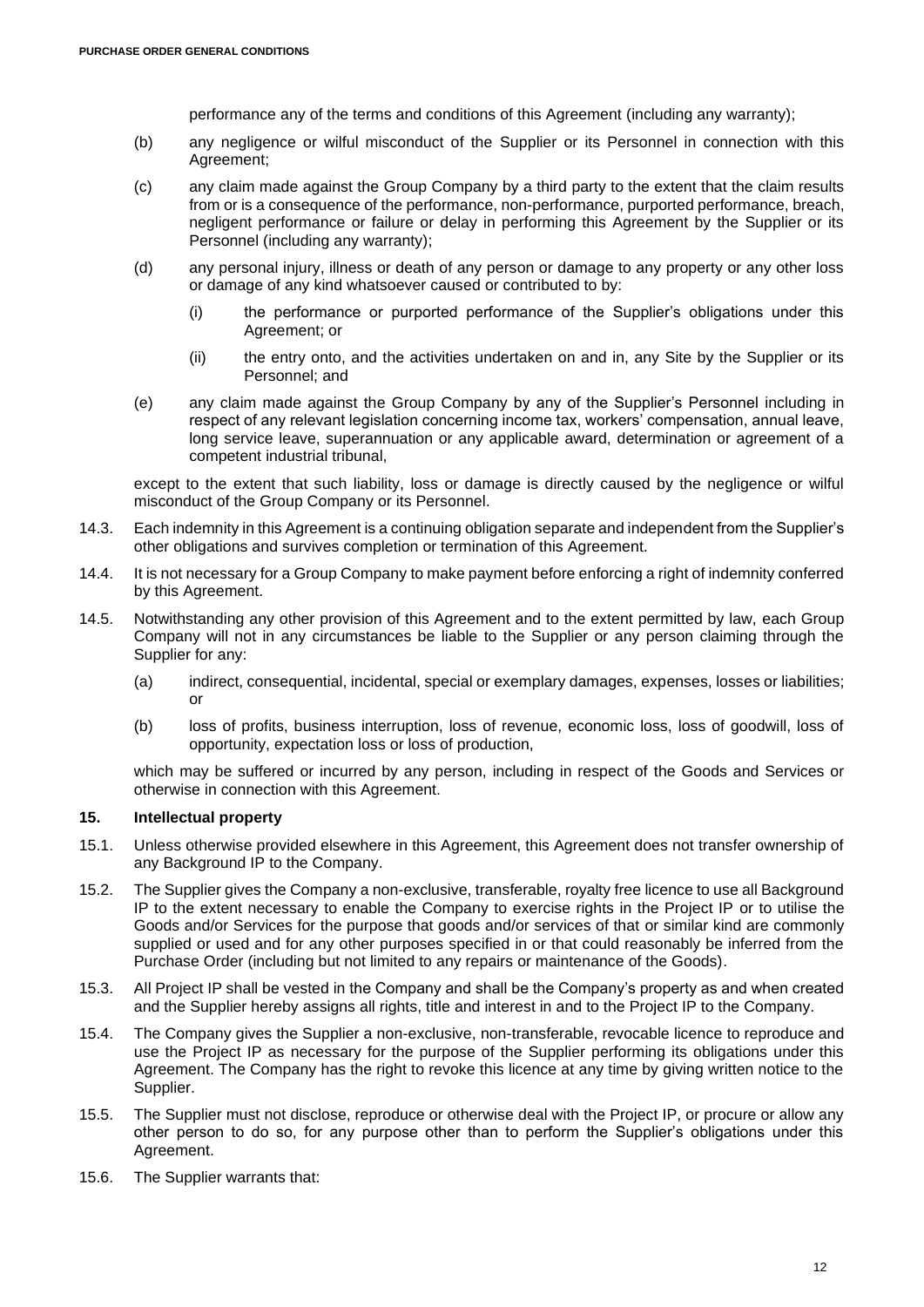- (a) it owns or has rights in the Intellectual Property Rights in the Background IP and that use of the Background IP does not and will not infringe any rights of third parties;
- (b) the supply of Goods and/or Services does not and will not infringe the rights of any third party;
- (c) it will, at no further cost to the Company, procure all licences and consents to use any Intellectual Property Rights of a third party which are necessary for the Supplier to supply and the Company to use the Goods and/or Services;
- (d) the Project IP does not and will not infringe any rights of third parties; and
- (e) it has the right to assign all Project IP to the Company in accordance with clause [15.3.](#page-11-1)
- 15.7. The Supplier agrees that any sub-contract it enters into in relation to this Agreement will contain a condition that the sub-contractor agrees to assign to the Company all Intellectual Property Rights in any Project IP created by it for the purposes of this Agreement.
- 15.8. The Supplier agrees to notify the Company as soon as it becomes aware of any suspected, threatened or actual infringement of any Intellectual Property Rights in connection with this Agreement, including the Intellectual Property Rights in the Project IP, and to provide the Company with all reasonable assistance in defending against such infringement.
- 15.9. The Supplier agrees to provide all reasonable assistance that the Company may request to protect the Intellectual Property Rights in the Project IP.
- 15.10. The obligations under this clause [15](#page-11-0) survive completion or termination of this Agreement.

#### **16. Taxes**

- <span id="page-12-0"></span>16.1. Unless the Purchase Order provides otherwise, should any Taxes (other than GST) be levied on, in respect of, or in relation to, the Goods and/or Services, the Taxes will be to the Supplier's account. The Supplier will be responsible for the payment of those Taxes and will provide the Company with documentary evidence of such payment upon request.
- 16.2. Without limiting clause [16.1,](#page-12-0) the Supplier will be solely liable for income tax imposed on it in respect of income derived by it in the provision of the Goods and/or Services.
- 16.3. If GST has application to any supply made by the Supplier under or in connection with this Agreement, the Supplier may, in addition to the consideration payable by the Company for the supply, subject to issuing a Tax Invoice, recover from the Company an additional amount on account of GST, such amount to be calculated by multiplying the consideration payable by the Company for the supply by the prevailing GST rate.
- 16.4. If any change in the GST Law is accompanied by or undertaken in connection with a reduction in or abolition of any than existing Taxes (including the allowance to any person of a rebate, credit, grant or any other amount referable to a Tax), the consideration (excluding any GST) payable by the Company will be reduced by the same amount as the Supplier's actual total costs are reduced as a consequence of the reduction in or abolition of Taxes, whether directly by way of a reduction in or abolition of Taxes paid or payable by the Supplier to its third party suppliers or to any governmental body, or indirectly by way of any reduction in the prices (excluding any GST) charged by third party suppliers to the Supplier or the allowance to the Supplier or any other person of a rebate, credit, grant or any other amount referable to a Tax (whether such Tax has been paid or is payable by the Supplier or any other person).
- <span id="page-12-1"></span>16.5. If it is determined on reasonable grounds that the amount of GST paid or payable by the Supplier on any supply made under or in connection with this Agreement differs for any reason from the amount of GST recovered or recoverable from the Company then the amount of GST recovered or recoverable from the Company shall be adjusted accordingly.
- 16.6. Where the amount of GST recovered or recoverable from the Company is adjusted pursuant to clause [16.5](#page-12-1) and this gives rise to an Adjustment from an Adjustment Event, the Supplier must provide an Adjustment Note to the Company.
- 16.7. All amounts payable by the Company to the Supplier by way of reimbursement of an amount paid or payable by the Supplier to any other person, or calculated on the basis of amounts incurred or to be incurred by the Supplier, shall be calculated on the basis of such amounts paid or payable by the Supplier, or costs incurred or to be incurred by the Supplier, excluding any applicable amount in respect of GST incurred by the Supplier to the extent to which the Supplier is entitled to an input tax credit in respect of such GST or amount.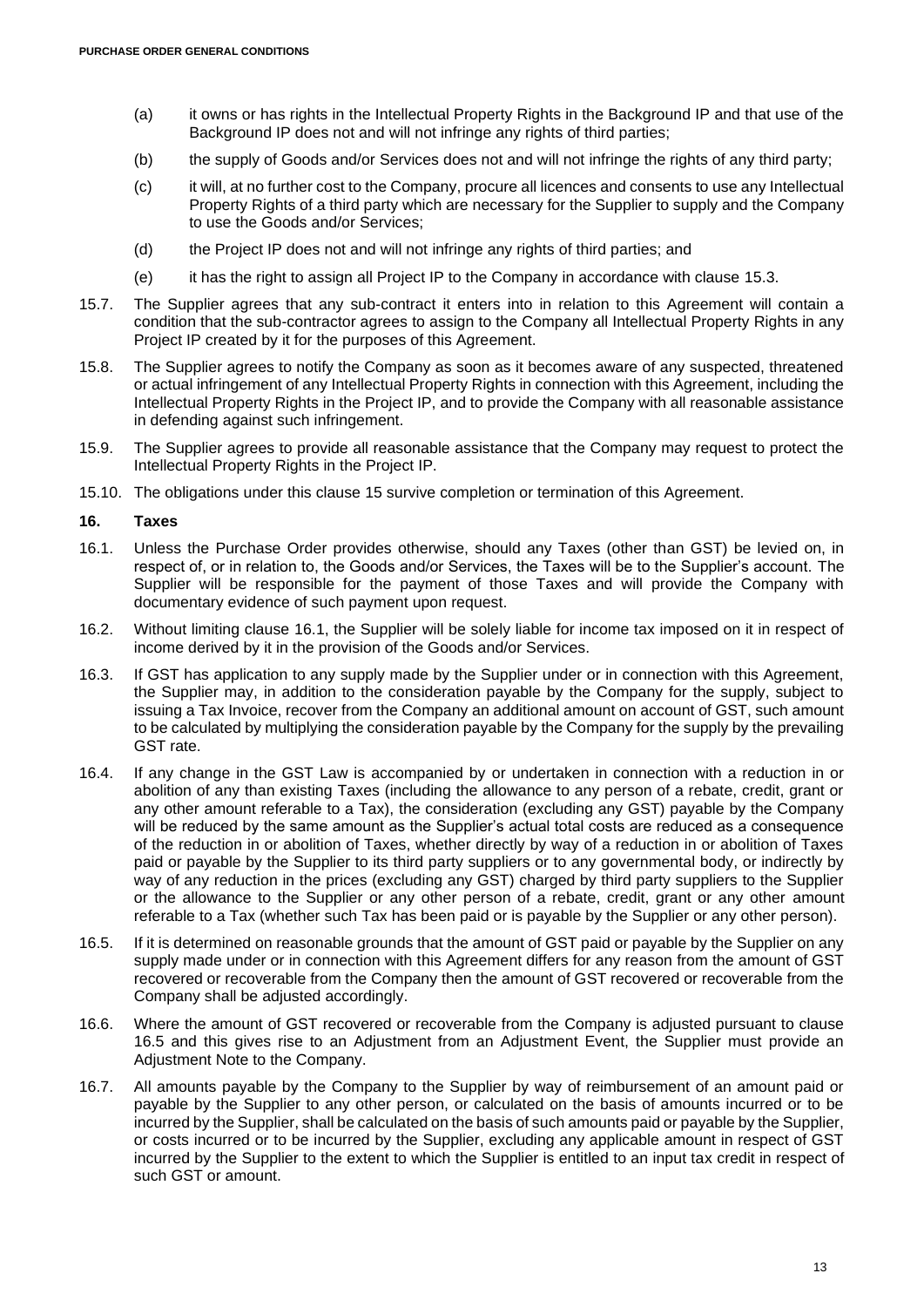### <span id="page-13-0"></span>**17. Assignment and sub-contracting**

- 17.1. The Supplier must not assign, charge, encumber or sub-contract its rights and/or obligations under this Agreement without the Company's prior written consent.
- 17.2. There must not be any Change in Control of the Supplier without the Company's prior written consent.
- 17.3. Sub-contracting does not release the Supplier from any liability or obligation under this Agreement. The Supplier remains liable to the Company for the acts and omissions of any Supplier Personnel as if they were the Supplier's acts or omissions.

If the Company agrees that the Supplier may subcontract its obligations, the Supplier implement an appropriate system of due diligence, audit, and training for its subcontractors that are designed to and does effectively ensure their compliance with the Code of Conduct and Emeco Policies

17.4. The Company is entitled to create or permit to exist a security interest over any or all of its present and after-acquired property, including its rights and interests under this Agreement, in favour of its financiers.

#### <span id="page-13-2"></span>**18. Code of Conduct and Emeco Policies**

- 18.1. The Supplier acknowledges that it has read and understood the Code of Conduct and Emeco Policies and agrees that:
	- (a) the Code of Conduct and Emeco Policies form part of this Agreement; and
	- (b) the Suppler will comply with and be bound by the terms of the Code of Conduct and Emeco Policies; and
	- (c) the Supplier will ensure that its Personnel agrees to and complies with provisions substantially identical to this clause [18](#page-13-2) and clauses [19,](#page-13-1) [20,](#page-14-0) [21,](#page-14-1) [23](#page-15-0) and [23.](#page-15-0)
- 18.2. The Company may, from time to time, update or amend the Code of Conduct and Emeco Policies. The Supplier is solely responsible for ensuring compliance with any updated or amended Code of Conduct or Emeco Policies.
- <span id="page-13-3"></span>18.3. The Supplier must implement an appropriate system of due diligence, audit and training for its Personnel to ensure compliance with the Supplier's obligations under this Agreement, including the Code of Conduct and Emeco Policies and clauses [20](#page-14-0) to [23.](#page-15-0) The Supplier must keep a record of all training offered and completed by its Personnel in accordance with this clause [18.3](#page-13-3) and make a copy available to the Company upon request.

### <span id="page-13-1"></span>**19. Compliance with this Agreement**

- 19.1. If required by the Company in writing, the Supplier must provide confirmation of its compliance with this Agreement including clauses [18](#page-13-2) to [23.](#page-15-0)
- 19.2. The Company is entitled at any time to conduct an audit of the Supplier or any suppliers or subcontractors of the Supplier in order to assess the Supplier's compliance with this Agreement, including the Code of Conduct Emeco Policies and clauses [20](#page-14-0) to [23.](#page-15-0) The Supplier must ensure that it and any relevant suppliers and subcontractors engaged by it permit the Company reasonable access to its premises, documentation and Personnel to inspect and make copies of any record, document or evidence in its or its suppliers or subcontractor's possession, power or custody for audit purposes.
- 19.3. Without affecting any other express remedies referred to elsewhere in this agreement or any rights or remedies available at law or in equity, if the Supplier is in breach of clause [20](#page-14-0) or clause [21](#page-14-1) or the Company knows or believes, acting reasonably, that such a breach is imminent then:
	- (a) the Company may terminate this agreement immediately by notice in writing to the Supplier; and
	- (b) the Company will not be liable to:
		- (i) make any payment to the Supplier in respect of the Goods and Services, or other benefits that have been procured through, or related to, the breach; or
		- (ii) reimburse, indemnify or pay any compensation to the Supplier as a consequence of such termination.
- 19.4. The Supplier will indemnify, defend and hold harmless the Company from and against any penalty, fine or charge imposed on the Company or any loss or damage suffered by the Company as a result of a breach by Supplier (or its Personnel) of the Emeco Policies, Code of Conduct or clauses [18](#page-13-2) to [23.](#page-15-0)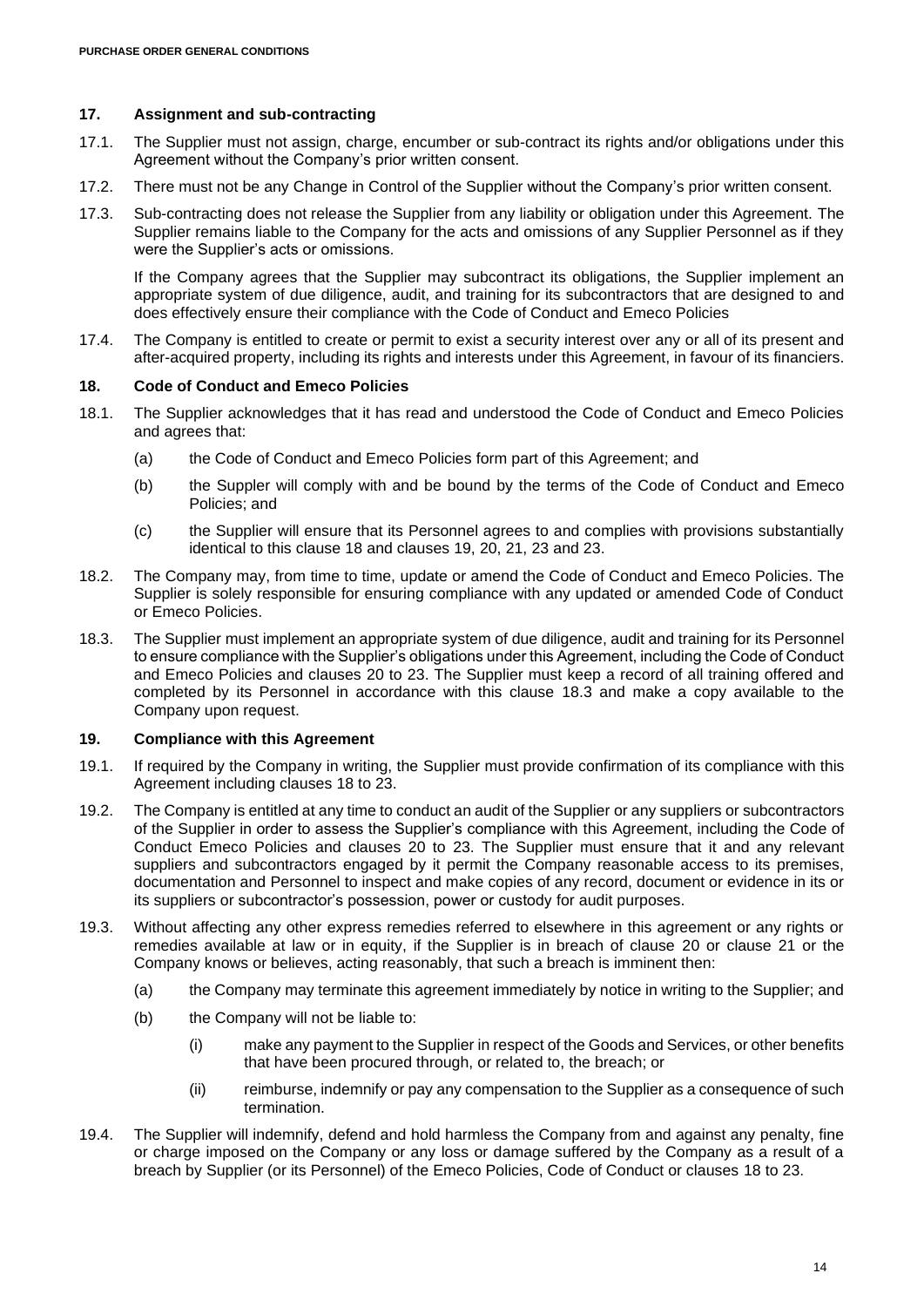### <span id="page-14-0"></span>**20. Compliance with Anti-Corruption Laws**

- 20.1. The Supplier will comply with all Anti-Corruption Laws and must not commit any act or omission which causes or could cause it or the Company to breach, or commit an offence under, any such legal requirements.
- 20.2. The Supplier warrants and represents, at all times while the Supplier has any outstanding obligations under this Agreement, that neither it nor its directors have been convicted of any offence, and have not been the subject of any investigation or enforcement proceedings by any government body regarding any offence or alleged offence, under any Anti-Corruption Laws.
- 20.3. The Supplier must not make any offer, payment, promise of gifts or money or any other thing of value to any government official or employee, political party or political candidate for the purpose of influencing any act or decision by them, inducing them to act in violation of their lawful duty or securing any improper advantage.

## <span id="page-14-1"></span>**21. Sanctions**

- 21.1. The Supplier represents and warrants at the date of this Agreement and at all times while the Supplier has any outstanding obligations under this Agreement, that neither the Supplier, nor its Personnel, is or has been a Restricted Person.
- 21.2. Unless in receipt of an authorisation from the relevant Governmental Authority, the Supplier represents and warrants that it has not and, undertakes that it will not at any time while the Supplier has any outstanding obligations under this Agreement:
	- (a) lend, contribute or make funds available to any person that is a Restricted Person;
	- (b) enter into any agreement, transaction or dealing that will result in a violation of Sanctions;
	- (c) engage with, or transact with, any person or entity that is in violation of Sanctions or a Restricted Person.

# **22. Compliance with Modern Slavery Laws**

- 22.1. In performing its obligations under this Agreement, the Supplier must (and shall use reasonable endeavours to ensure that its suppliers also):
	- (a) comply with all Modern Slavery Laws from time to time in force;
	- (b) comply with the Modern Slavery Policies;
	- (c) not engage in any activity, practice or conduct that would constitute an offence under Division 270 or Division 271 of the Schedule to the *Criminal Code Act 1995* (Cth) if such activity, practice or conduct were carried out in Australia.
- 22.2. The Supplier must:
	- (a) implement due diligence procedures for its Personnel and other participants in its supply chains, to ensure its compliance with the Code of Conduct and Modern Slavery Policy, particularly that the Supplier effectively identifies, assesses and mitigates occurrences of Modern Slavery in its supply chains by:
		- (i) regularly conducting investigations into its operations and supply chains to ascertain whether there are, or is any risk of, any Modern Slavery practices in those operations or supply chains; and
		- (ii) using its best endeavours to include in its contracts with its Personnel provisions regarding Modern Slavery that are at least as onerous as those set out in this clause [21](#page-14-1) or otherwise require such persons to comply with the Modern Slavery Policy and with all applicable Modern Slavery Laws; and
	- (b) maintain a complete set of records to trace the supply chain of all Goods and/or Services provided to the Company in connection with this Agreement
	- (c) notify the Company as soon as it becomes aware of:
		- (i) any breach, or potential breach, of the Modern Slavery Policy; or
		- (ii) any actual or suspected Modern Slavery in its operations or supply chains.
- <span id="page-14-2"></span>22.3. The Supplier must, as soon as practicable after receiving any written request from the Company, provide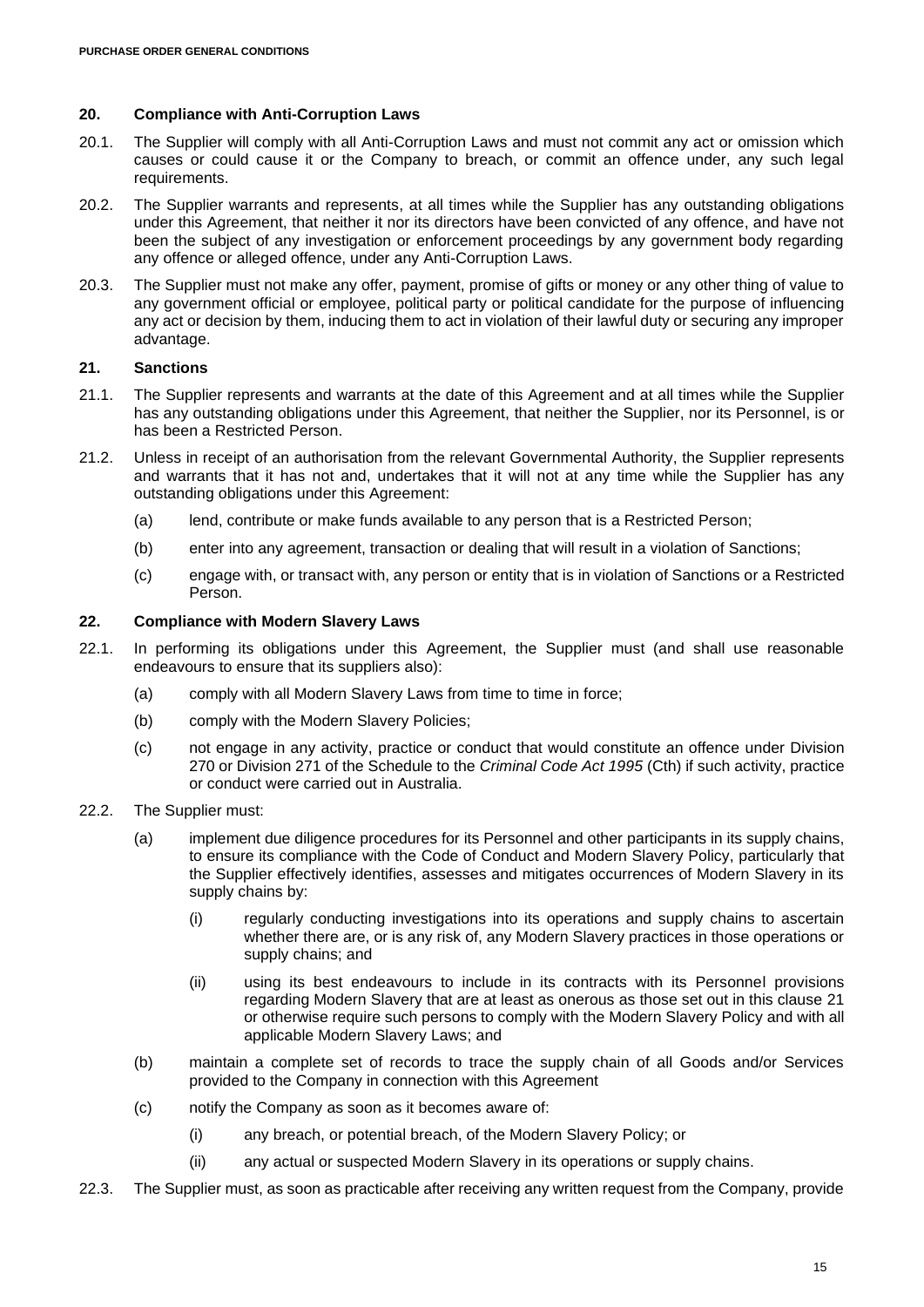the Company with all information (whether oral, graphic, electronic, written or in any other form, including documents, records, processes, procedures, financial information and the names and details of the Supplier's suppliers), to the extent what is requested is reasonably necessary for the Company to report under or comply with any applicable Modern Slavery Law (**Information**).

- 22.4. The Supplier must permit the Company and its third party representatives, on reasonable notice during normal business hours, but without notice in case of any reasonably suspected breach of this clause [21,](#page-14-1) to have access to and take copies of the Supplier's records and any other information and to meet with the Supplier's Personnel to audit the Supplier's compliance with its obligations under this clause [21.](#page-14-1)
- 22.5. The Supplier represents and warrants that:
	- (a) it does and will conduct its business in a manner that is compliant with the Modern Slavery Laws and consistent with the Code of Conduct and Modern Slavery Policy;
	- (b) all information provided by the Supplier to the Company in relation to Modern Slavery practices and risks in the Supplier's operations and supply chain (including Information under clause [22.3\)](#page-14-2) is up-to-date and true and correct with no material omissions or false misstatements; and
	- (c) neither the Supplier nor, to the Supplier's knowledge having made reasonable enquiries, any supplier in the Supplier's supply chain:
		- (i) has been convicted of any offence involving Modern Slavery; or
		- (ii) is or has been the subject of any investigation, inquiry, sanction or enforcement proceedings by any governmental body regarding any offence or alleged offence of or in connection with Modern Slavery practices in its operations.

# <span id="page-15-0"></span>**23. Confidential Information and compliance with Privacy Act**

- 23.1. Subject to clause [23.2,](#page-15-2) the Supplier undertakes that, for the duration of this Agreement and a period of 2 years after its completion or termination, the Supplier and its Personnel will not, except in the proper course of (and only to the extent required to) perform its duties under this Agreement or consented to by the Company in writing, disclose to any person any Confidential Information (including the terms of this Agreement) which it has obtained including as a result of this Agreement or any negotiations preceding this Agreement.
- <span id="page-15-2"></span>23.2. Nothing in this Agreement prohibits disclosure of information which:
	- (a) is generally available to the public other than because of disclosure of such information without authority;
	- (b) the Supplier has received from a third person who is legally entitled to possess the information and to provide it to the Supplier non-confidentially; or
	- (c) is required to be disclosed by law, under the rules of any securities exchange or by any governmental body, provided that the Supplier must only disclose the minimum amount of information necessary to comply with the requirement and the Supplier must give the Company prompt notice of such requirement and allow the Company a reasonable opportunity to review the form of disclosure intended to be made prior to its disclosure and, if the Company desires, to legally challenge such disclosure and/or make submissions to any person or body as to whether further access should be granted.
- 23.3. The terms of this Agreement may be disclosed by the Supplier to any legal or financial adviser to the Supplier or to its auditor provided that the Supplier shall ensure that such parties also maintain the confidentiality of the information.
- <span id="page-15-1"></span>23.4. Unless otherwise required by law, if the Company requests that the Supplier return or destroy any Confidential Information in its or its Personnel's possession or control, the Supplier must promptly do so and either (as directed by the Company) return the Confidential Information or provide written confirmation of its destruction within the time period requested by the Company.
- 23.5. The Supplier agrees and warrants to the Company that it will comply, and that it will ensure that its Personnel complies, with the Privacy Act and will not do anything which, if done by the Company, would breach an Australian Privacy Principal as defined in the Privacy Act or the Company's Privacy Policy.
- 23.6. The Supplier agrees to:
	- (a) only use the Personal Information for the purposes of completing its obligations under this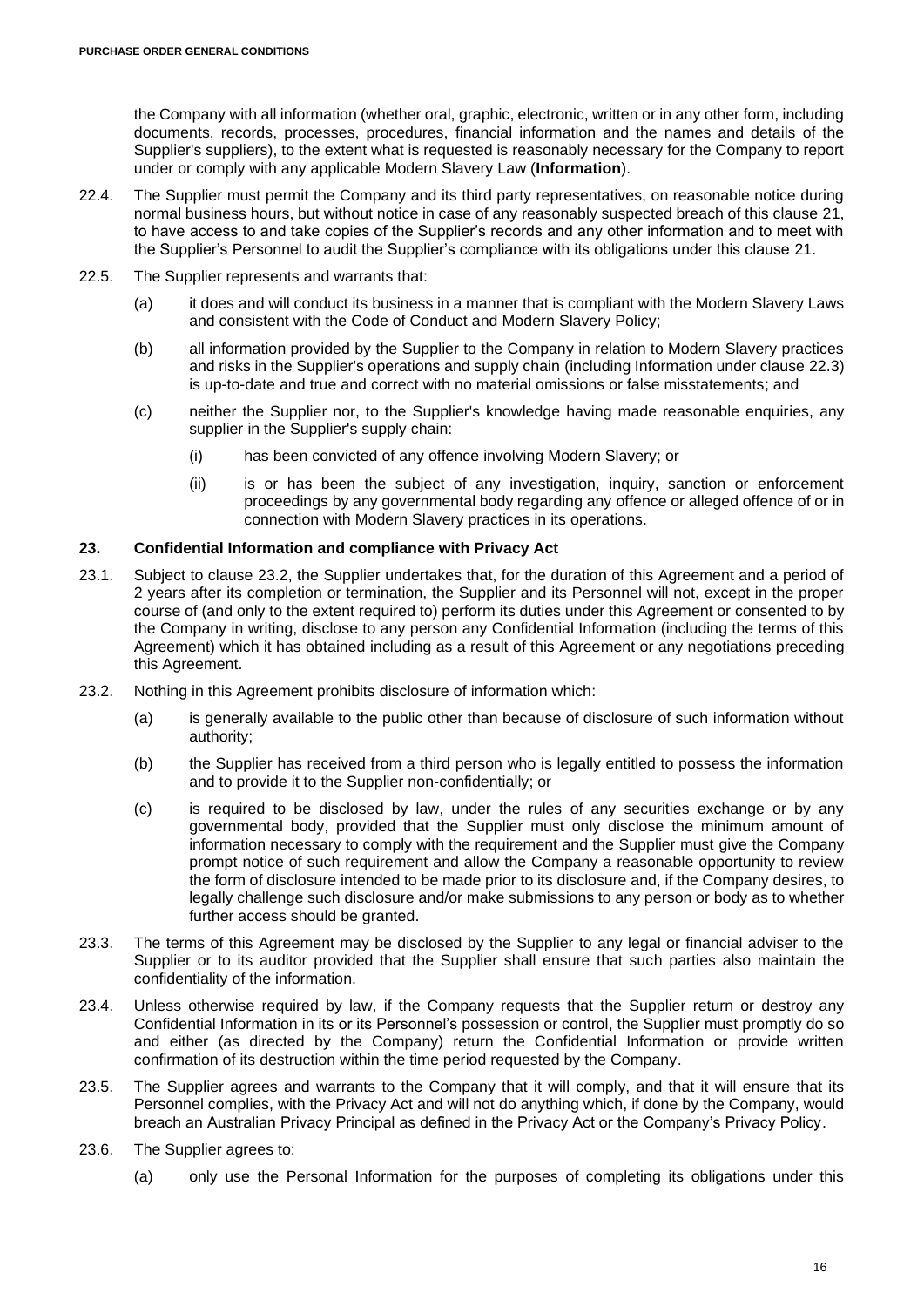Agreement and to not disclose any Personal Information without the Company's prior written consent or as otherwise required by law;

- (b) unless otherwise permitted pursuant to this Agreement, keep all Personal Information and Confidential Information under its control and comply with all applicable laws and any reasonable lawful directions given by the Company in relation to the use, storage, security and handling of any Personal Information or Confidential Information;
- (c) put in place and maintain appropriate technical and organisational measures to secure any Personal Information and any Confidential Information and protect it from loss and any disclosure, access or use which is inconsistent with this Agreement; and
- (d) if it becomes aware that there are reasonable grounds to suspect that there may have been any unauthorised disclosure or access to any Personal Information or Confidential Information or any data breach of its systems:
	- (i) immediately notify the Company and take such steps as required by the Company or by law including in relation to investigating, assessing and mitigating such disclosure, access or breach; and
	- (ii) take all reasonable action to mitigate the risk of any breach, disclosure or access of any Personal Information and Confidential Information causing harm to the individual or entity to which it relates.
- 23.7. The Supplier will immediately notify the Company if it becomes aware that it may be required to disclose Personal Information by law or make any notification under the Privacy Act.
- 23.8. The obligations under this clause [23](#page-15-0) survive completion or termination of this Agreement.

# **24. Notices**

- 24.1. Any notice, approval, consent or other communication in relation to this Agreement must be:
	- (a) in writing;
	- (b) marked for the attention of:
		- (i) in the case of a notice to the Company, the Company's Representative and copied to the Company's company secretary by email to [corporate@emecogroup.com;](mailto:corporate@emecogroup.com)
		- (ii) in the case of a notice to the Supplier, the Supplier's Representative; and
		- (iii) left at, or sent by prepaid ordinary post or email to, the last notified address of the Party.
- 24.2. If posted within Australia, a notice is deemed received on the fifth business day after posting.
- 24.3. If posted to or from a place outside Australia, a notice is deemed received on the tenth business day after posting.
- 24.4. An email is deemed received immediately unless the sender receives an email indicating the email has not been delivered to the intended recipient.

# <span id="page-16-0"></span>**25. Disputes**

- <span id="page-16-1"></span>25.1. If there is any Dispute, either Party may give the other a Dispute Notice.
- 25.2. If the Dispute is not resolved within 14 days of a Party giving a Dispute Notice in relation to the Dispute, each Party must nominate one representative from its senior management to resolve the Dispute and such representatives must make themselves available for and attempt to resolve the Dispute by good faith negotiations.
- 25.3. If the Dispute is not resolved within 28 days of a Party giving a Dispute Notice in relation to the Dispute, then either Party may, subject to clause [26.12,](#page-17-0) commence legal proceedings to resolve the Dispute.
- 25.4. During the existence of any Dispute, the Parties must continue to perform all of their obligations under this Agreement unless otherwise agreed by the Parties.
- 25.5. No party may commence nor continue legal proceedings other than as permitted pursuant to this clause, save that nothing in this clause [25](#page-16-0) prevents a Party from seeking urgent interlocutory relief which may be required in respect of this Agreement.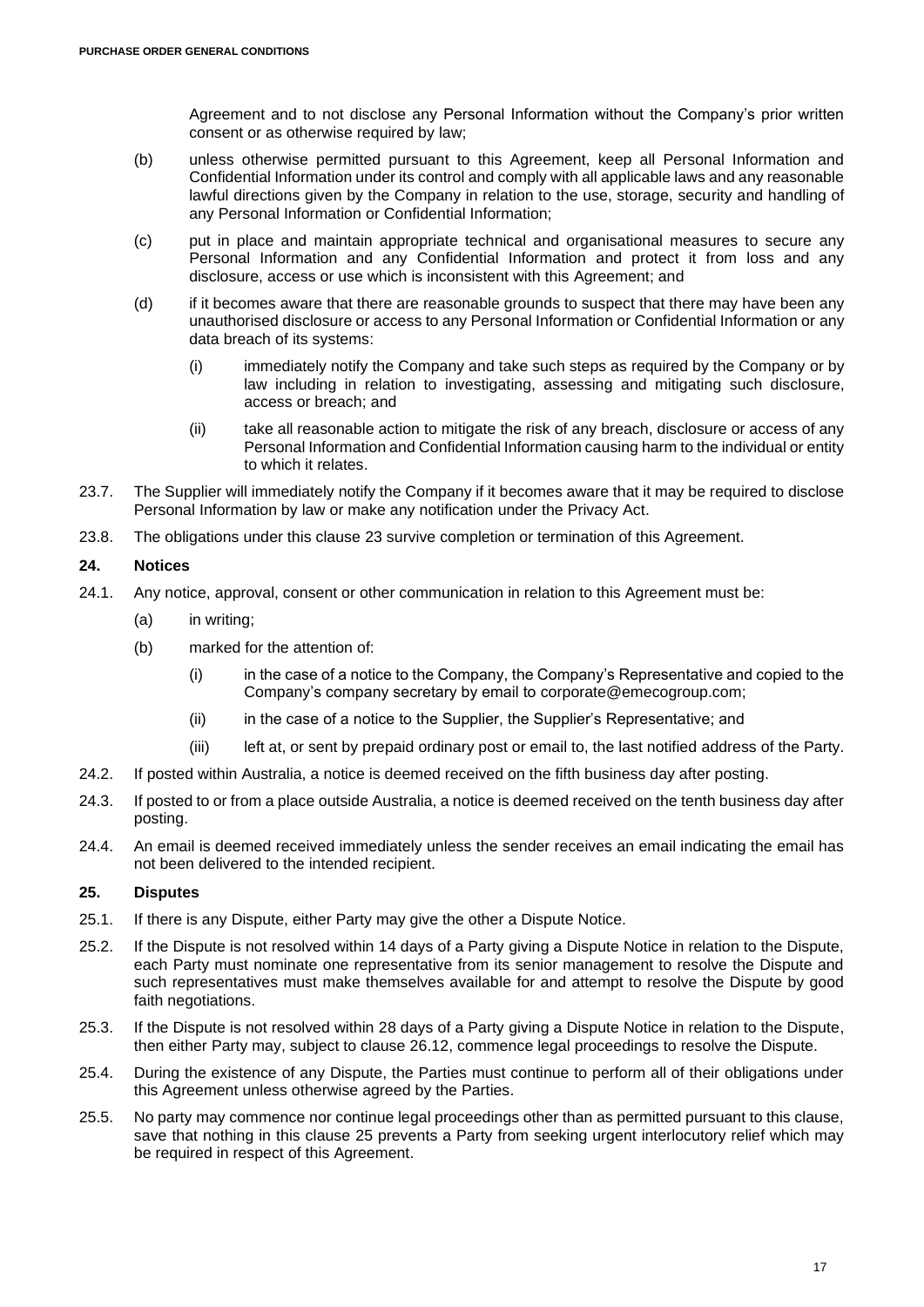#### **26. Other matters**

- 26.1. No waiver of any of the Company's rights under this Agreement has any effect unless given in writing and signed by the Company.
- 26.2. No variation of this Agreement has any effect unless recorded in writing and signed by both Parties.
- 26.3. The Company may exercise a right, remedy or power in any way it considers appropriate.
- 26.4. Each Party must at its own expense do all things (including completing and signing all documents) reasonably requested by the other Party that are necessary to bind the Party to this Agreement, show that it is complying with this Agreement and give full effect to this Agreement and the transactions contemplated by this Agreement and must use reasonable endeavours to procure that any third parties do the same.
- 26.5. If the Company does not exercise a right, remedy or power at any time, this does not mean that the Company cannot exercise it later.
- 26.6. Time is of the essence in relation to the Supplier's performance of this Agreement.
- 26.7. On completion or termination of this Agreement, the rights and obligations of the Parties set out in this Agreement will not merge and any provision that has not been fulfilled remains in force.
- 26.8. The Parties acknowledge that the Supplier is the Company's contractor and not the Company's employee or agent. Nothing in this Agreement shall be construed as conferring an employment relationship between the Company and any of the Supplier's Personnel and the Supplier shall be solely responsible for all amounts due to its Personnel in respect of the Supplier's obligations under this Agreement.
- 26.9. The Supplier must, at its own expense, obtain and maintain for the period of this Agreement any necessary Licences and permits and comply with applicable laws, regulations, guidelines and industry codes in supplying Goods and Services to the Company.
- 26.10. The Company's rights, remedies and powers under this Agreement are in addition to any rights, remedies and powers provided by law.
- <span id="page-17-1"></span>26.11. If the whole or any part of a provision of this Agreement is or becomes invalid or unenforceable under the laws of any jurisdiction, it is severed in that jurisdiction to the extent that it is invalid or unenforceable. However, if the severance of the provision would materially affect or alter the nature of the Parties' obligations under this Agreement, this clause [26.11](#page-17-1) will not apply.
- <span id="page-17-0"></span>26.12. This Agreement is governed by the laws of Western Australia and where applicable the laws of the Commonwealth of Australia. The Parties agree to submit to the non-exclusive jurisdiction of the courts of Western Australia and, if applicable, the Commonwealth of Australia and the courts of appeal from them. However, the Parties agree that the United Nations Convention on Contracts for the International Sale of Goods (adopted at Vienna on 10 April 1980) does not apply in any respect to this Agreement.

### **27. Interpretation**

- 27.1. In this Agreement, unless the contrary intention appears:
	- (a) a reference to this Agreement or another instrument includes any variation or replacement of either of them;
	- (b) the singular includes the plural and vice versa;
	- (c) the word "person" includes a firm, a body corporate, a trust, joint venture, an unincorporated association or a governmental body;
	- (d) a reference to a person includes a reference to the person's executors, administrators, successors, substitutes (including persons taking by novation) and assigns;
	- (e) if a period of time is specified and dates from a given day or the day of an act or event, it is to be calculated exclusive of that day;
	- (f) a reference to an annexure, attachment or schedule is a reference to an annexure, attachment or schedule to this Agreement, and a reference to this Agreement includes an annexure, attachment or schedule to it;
	- (g) a reference to a clause is a reference to a clause in this Agreement;
	- (h) a reference to a third person or a third party is a reference to a person who is not a party to this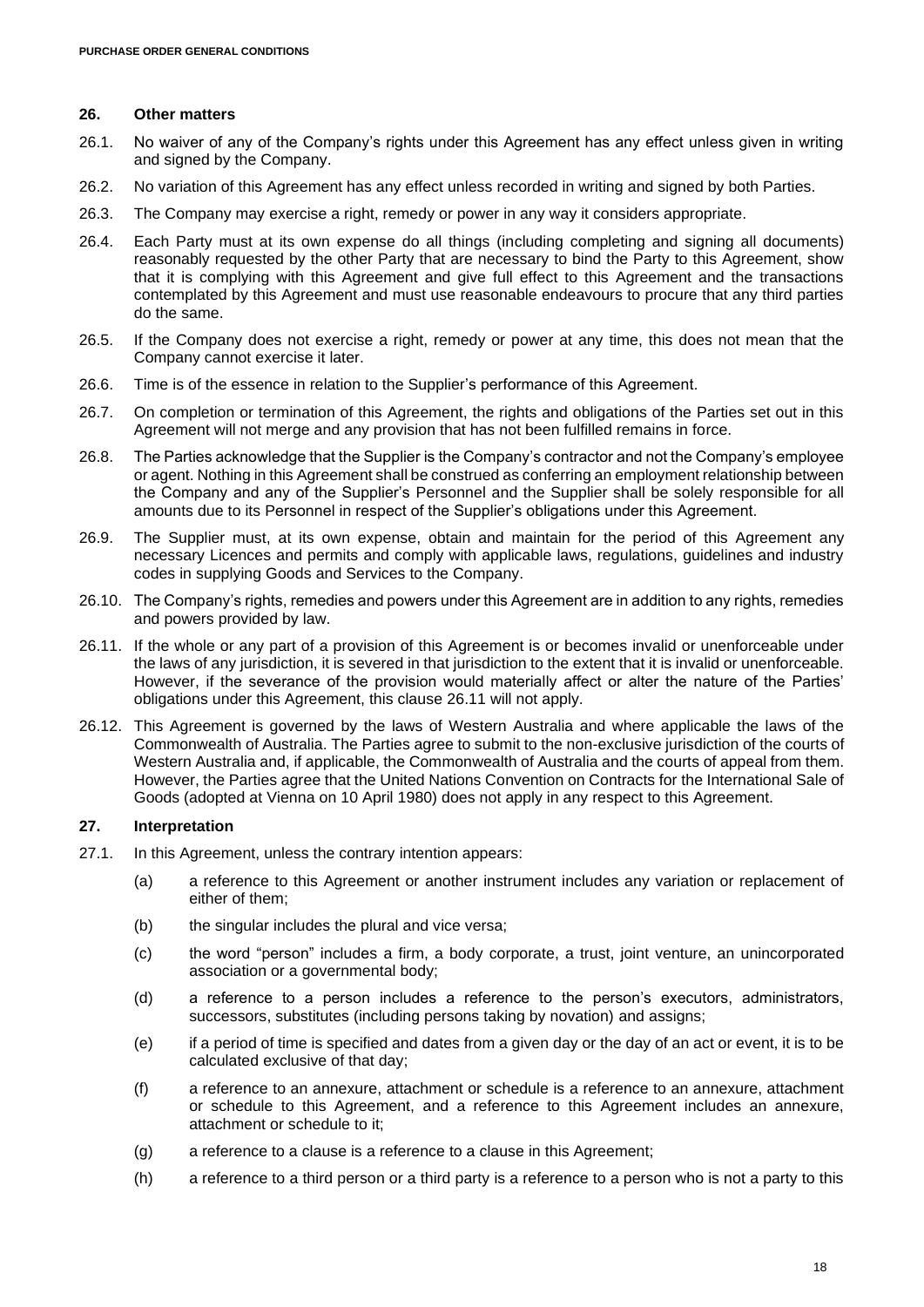Agreement;

- (i) any money payable under this Agreement is to be paid in Australian currency;
- (j) a reference to "A\$", "\$A", "dollar" or "\$" or other monetary amount is a reference to Australian currency;
- (k) a reference to any legislation or to any provision of any legislation includes any modification or re-enactment of it, any legislative provision substituted for it and all regulations and statutory instruments issued under it; and
- (l) no provision of this Agreement will be construed adversely to a Party because that Party was responsible for the preparation of that provision or this Agreement.
- 27.2. Headings are inserted for convenience and do not affect interpretation of this Agreement.

### **28. Definitions**

28.1. In this Agreement, unless the contrary intention appears:

**ACL** means the Australian Consumer Law as set out in Schedule 2 of the *Competition and Consumer Act 2010* (Cth).

**Adjustment** has the same meaning as in the GST Law.

**Adjustment Event** has the same meaning as in the GST Law.

**Adjustment Note** has the same meaning as in the GST Law.

**Agreement** has the meaning given to that term in clause [1.2.](#page-0-5)

**Anti-Corruption Policy** means the Company's anti-bribery and corruption policy and any other policy, code of conduct, guidance and procedures of the Company relating to the Anti-Corruption Laws, as amended from time to time.

**Anti-Corruption Laws** means Chapter 4 Division 70 of the *Criminal Code Act 1995* (Cth), and any other anti-corruption and anti-bribery laws which the Company or the Supplier must comply.

**Background IP** means the Supplier's Intellectual Property Rights which:

- (a) are in existence at the date of this Agreement; or
- (b) come into existence after the date of this Agreement otherwise than in connection with this Agreement.

**Change in Control** means:

- (a) the person or entity that Controls the Supplier at the date of this Agreement ceases to Control the Supplier;
- (b) any person or group of persons acting in concert gains direct or indirect Control of the Supplier.

**Code of Conduct** means Emeco's Supplier Code of Conduct as amended from time to time, a copy of which is available on Emeco's website at https://www.emecogroup.com/.

**Company** means the member of the Group specified on the Purchase Order to be the Company or, if no member is specified on the Purchase Order, Emeco International Pty Ltd ACN 078 624 281.

**Company's Representative** means the person noted as the Company's Representative in the Purchase Order or, if no such person is nominated in the Purchase Order, the person from time to time holding the position of Procurement Manager or equivalent position within the Company.

**Completion Date** means the date specified for completion of the Services as set out in the Purchase Order.

**Confidential Information** means any information in any form, made known or available, or provided, to the Supplier and/or its Personnel which relates to the business, affairs or activities of the Company or which is developed or derived from such information including:

- (a) the existence and terms of this Agreement;
- (b) all corporate and financing information, manuals, inventions, trade secrets, ideas, concepts, operation methodology, information source, business and marketing plans, discoveries, plans and models, whether in writing or not, of the Group and all other information relating to the Group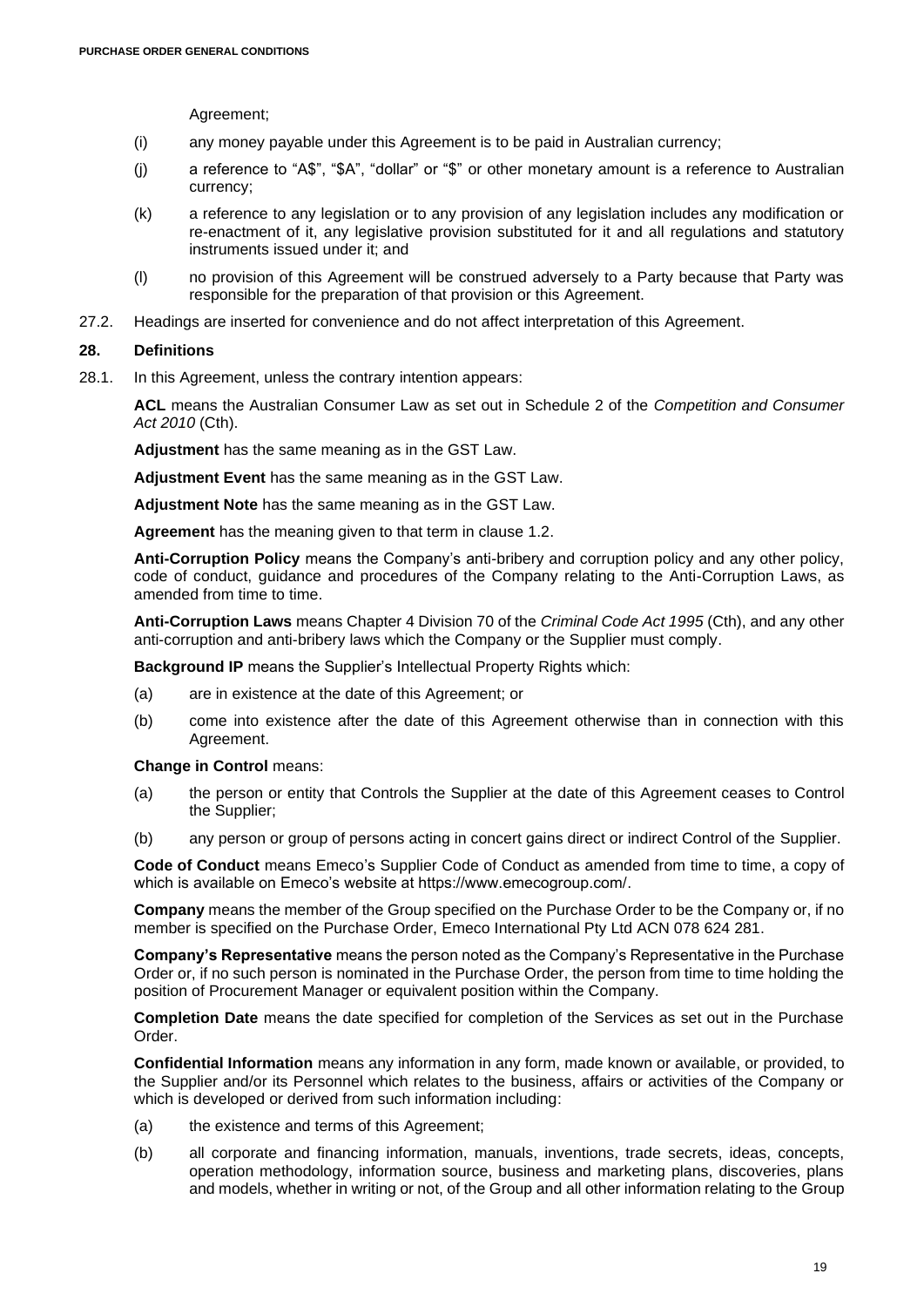and its affairs or business, operations, customers, sales, marketing or promotion (whether patentable or not); and

(c) any information which, by its nature or the circumstances surrounding its disclosure, is or could reasonably be expected to be regarded as confidential to the Group.

**Control** of the Supplier means that a person or entity:

- (a) controls (as that term is defined in section 50AA of the Corporations Act 2001 (Cth)) the Supplier;
- (b) holds beneficial ownership of equal to or more than 50% of the issued capital carrying the right to vote at a general meeting of the Supplier; or
- (c) has the power to directly or indirectly cast 50% or greater of the maximum number of votes that might be cast at any general meeting of the Supplier.

### **Defective**:

- (a) in relation to Goods, describes goods which are not in conformity with this Agreement or are defective in design, performance, workmanship or makeup; and
- (b) in relation to Services, describes services or the results of any services which are not in conformity with this Agreement, are of inferior quality or workmanship or are otherwise unsatisfactory,

and **Defect** has a corresponding meaning.

**Delivery Date** means the date specified for delivery of the Goods as set out in the Purchase Order.

**Dispute** means a dispute, question or difference of opinion between the Parties arising out of or in connection with this Agreement.

**Dispute Notice** means a written notice given by a Party under clause [25.1](#page-16-1) specifying the dispute and requiring its resolution under clause [25.](#page-16-0)

**Emeco Policies** means Emeco's corporate governance policies, including the Anti-Corruption Policy, and Modern Slavery Policy, available on Emeco's website at https://www.emecogroup.com/investorsoverview/corporate-governance/ (as amended from time to time).

**General Conditions** means these Purchase Order Terms and Conditions.

**Good Industry Practice** means:

- (a) the exercise of the degree of skill, diligence, prudence and foresight that would reasonably be expected from a reputable supplier;
- (b) compliance with applicable standards and codes, being the standards and codes specified in the Purchase Order or, if the Purchase Order does not specify the applicable standards and codes, those standards and codes as would ordinarily be applied by a principal in the circumstances, including the ISO 9000 series of standards; and
- (c) compliance with any applicable laws and regulations.

**Goods** means the goods specified in the Purchase Order, including any part of the goods specified, and any goods incorporated into the Services supplied under this Agreement.

**GST** has the same meaning as in the GST Law.

**GST Law** means the *A New Tax System (Goods and Services Tax) Act 1999* (Cth) and subsidiary legislation made under that Act, and any related legislation.

Governmental Authority means a governmental department, authority, instrumentality or agency having jurisdiction over the Agreement and includes any governmental department, authority, agency that replaces that Governmental Authority in its jurisdiction over that matter.

**Group** means Emeco Holdings Limited ACN 112 188 815 and each of its subsidiaries from time to time.

**Group Company** means each body corporate forming part of the Group.

**Group User** means any Group Company that uses or receives any of the Goods and/or Services supplied pursuant to this Agreement or any item comprised of or incorporating Goods and/or Services supplied pursuant to this Agreement.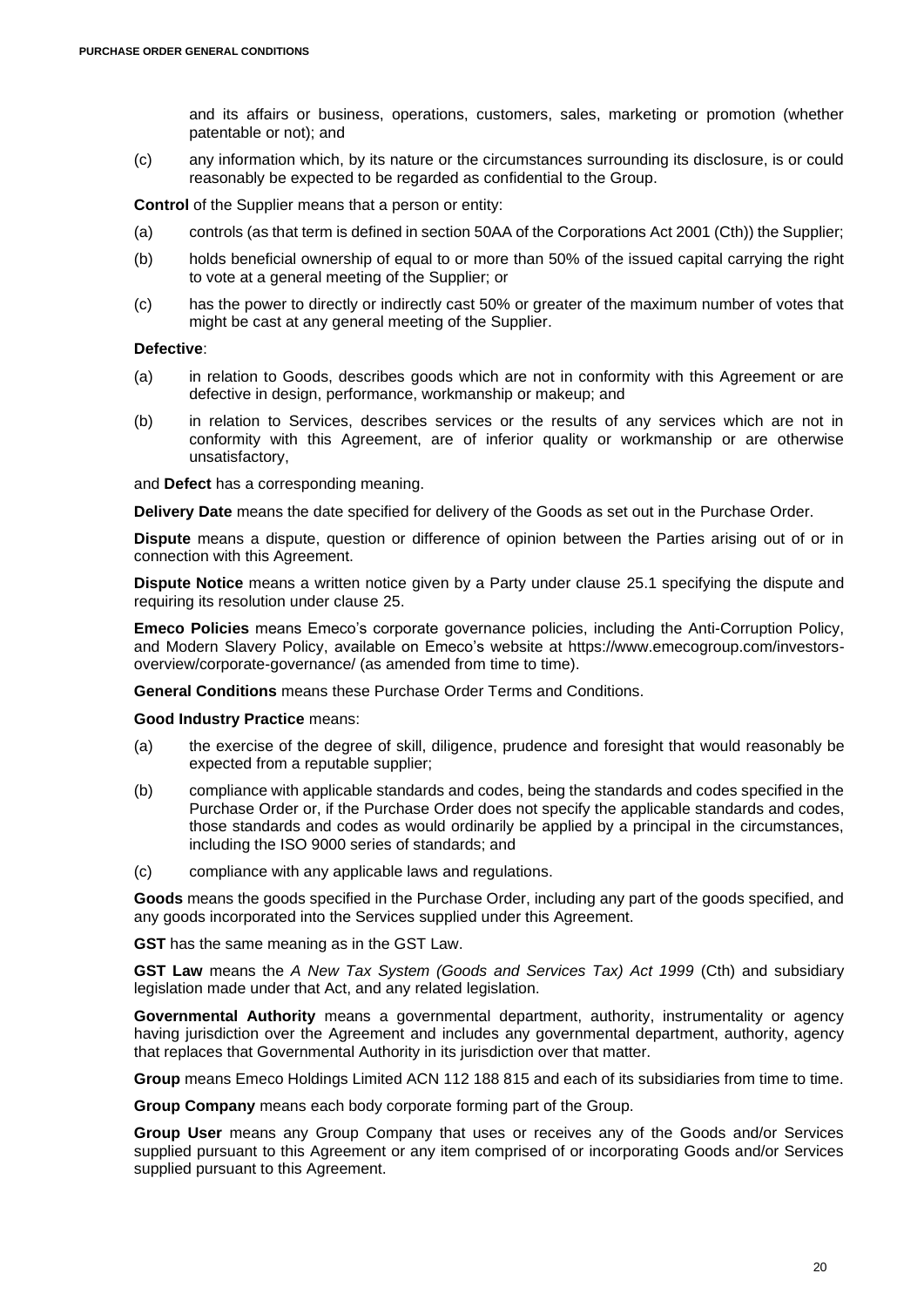**Intellectual Property Rights** means intellectual property rights including the protected rights attaching to inventions, patents, registered designs, trademarks, copyright, circuit layouts and confidential information.

**Licences** means all licences, qualifications, registrations and other statutory requirements necessary for the performance of Services and the supply of Goods under this Agreement.

**Modern Slavery** includes modern slavery, human trafficking, forced labour, child labour, bonded labour and similar unethical conduct in operations and supply chains or otherwise defined in any Modern Slavery Law.

**Modern Slavery Laws** means the *Modern Slavery Act 2018* (Cth) and any other relevant legislation or regulations in Australia or any other jurisdiction that, if reasonably interpreted, include an objective to address concerns of Modern Slavery with which the Company or the Supplier is required to comply.

**Modern Slavery Policy** means the Company's Human Rights Policy and any other policy, code of conduct, guidance and procedures of the Company relating to Modern Slavery and worker exploitation (in particular in relation to ensuring transparency in supply chains) as amended from time to time.

**Party** means the Supplier or the Company, and **Parties** means both of them.

**Personal Information** means any personal information (as that term is defined in the Privacy Act) of any Company Personnel or which has been disclosed by the Company to the Supplier.

#### **Personnel** means:

- (a) in relation to the Company the officers, employees, agents, consultants, contractors, subcontractors and representatives of the Group (excluding the Supplier and its Personnel); and
- (b) in relation to the Supplier, the officers (in case of a company) or proprietors (in case of any other legal entity), employees, agents, consultants, contractors, sub-contractors, suppliers and representatives of that Party and its related bodies corporate and any of their sub-contractors, employees, agents, consultants, suppliers or representatives,.

**Price** means the price specified in the Purchase Order or the rates for supply of Goods and performance of the Services (as the case may be).

**Privacy Act** means the *Privacy Act 1988* (Cth), including the Australian Privacy Principles.

**Project IP** means all Intellectual Property Rights (present or future) created, discovered or coming into existence as a result of, for the purpose of or in connection with this Agreement, whether before or after the date of this Agreement, including all Intellectual Property Rights developed by the Supplier in supplying Goods and/or Services and any Intellectual Property Rights in the Technical Materials provided by either Party to the other.

**Purchase Order** means the purchase order issued by the Company to the Supplier which incorporates (either by reference or attachment) these General Conditions and any scope of supply to be undertaken by the Supplier including any Technical Materials.

**Restricted Person** means any person or entity that is the target of a Sanction including any person or entity:

- (a) identified on any applicable sanctions or restricted party list issued by a Governmental Authority;
- (b) organised under the laws of, or a citizen or resident of, any Sanctioned Country; or
- (c) owned or controlled directly or indirectly by a Restricted Person.

**Sanctions** means sanctions, restrictions or designations imposed under any laws or regulations of Australia, the United States of America, the European Union (including any current or future member state), the United Kingdom, or any other country with jurisdiction over this Agreement or a Party under this Agreement, its affiliates and any subcontractor.

**Sanctioned Country** means a country or territory that is subject to a Sanction, including Cuba, Iran, North Korea and Syria.

**Services** means the services specified in this Agreement, including any part of the specified services and the results of the specified services, and any services incorporated into the supply of Goods under this Agreement.

**Site** means any premises owned or occupied by the Group or where activities are undertaken by or on